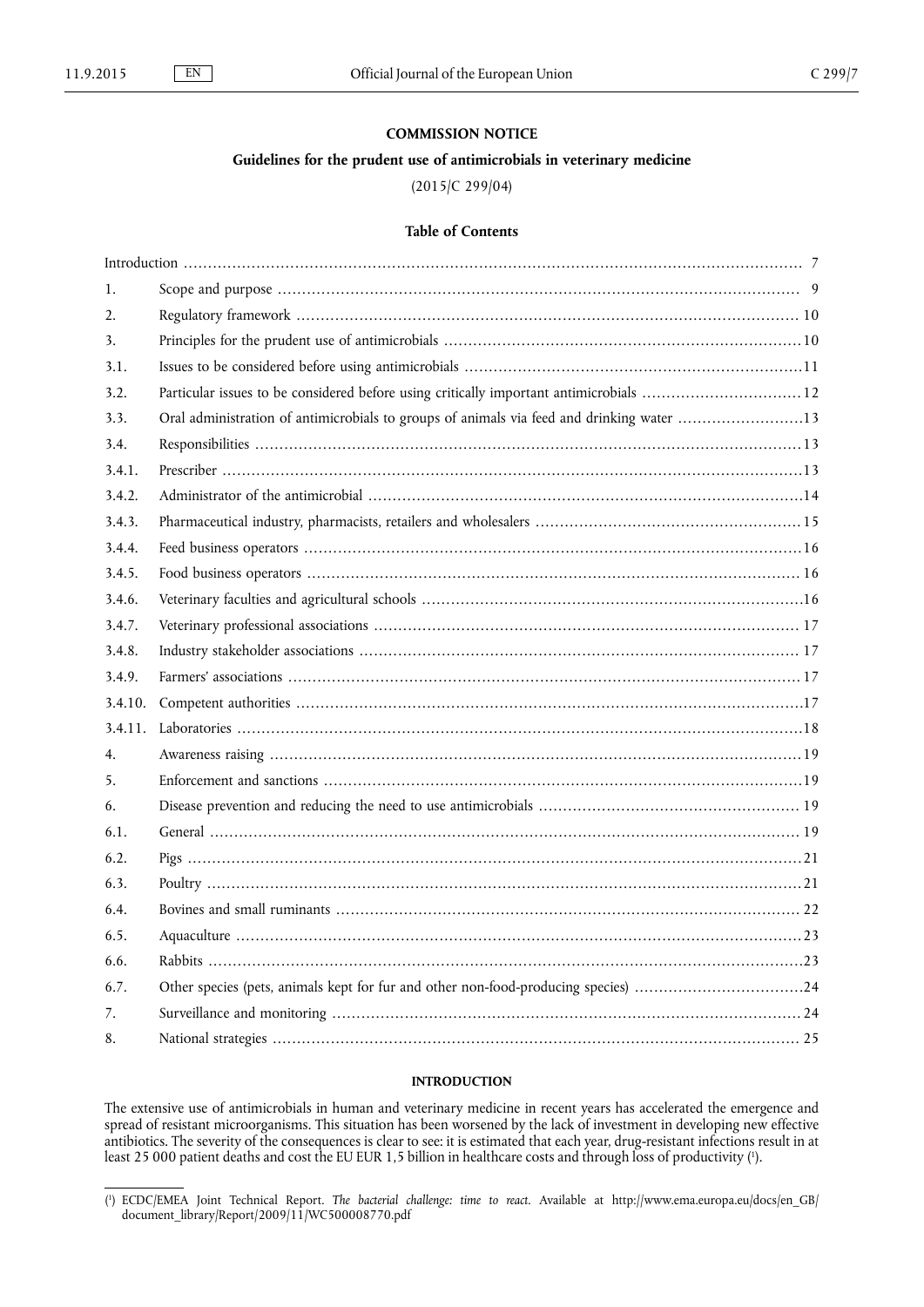Antimicrobial resistance (AMR) is therefore a priority for the Commission. In November 2011, it launched a five-year action plan designed to address the growing risks posed by AMR ( 1 ). The action plan is based on a holistic approach, in line with the 'One Health' perspective. It involves participation from all sectors and covers all aspects of AMR. The main aims of the plan are to strengthen the prevention and control of AMR across the human, veterinary and food sectors and to secure the availability and prolong the effectiveness of antimicrobial agents. The action plan covers seven areas and sets out twelve specific actions to be taken in the human and/or veterinary fields.

The action plan emphasises the importance of international cooperation in tackling AMR, given the global nature of the problem. The EU is supporting and actively collaborating with international organisations such as the World Health Organisation, the World Organisation for Animal Health, the Food and Agriculture Organisation and the Codex Alimentarius Commission, in order to ensure the development and implementation of global strategies and measures designed to restrict the development and spread of AMR. Controlling AMR is an issue that needs to be addressed at international level, in order to minimise its consequences and development, and should be compatible with international agreements, such as those of the World Trade Organisation.

The appropriate use of antimicrobials in both human and veterinary medicine is one of the main EU policy areas relevant to tackling AMR. This document is designed to provide Member States with practical guidelines for the prudent use ( 2 ) of antimicrobials in veterinary medicine, in accordance with Action 3 of the action plan.

These guidelines address principles of prudent use and set out measures to be considered by Member States when developing and implementing national strategies to combat AMR. In order to make these guidelines as practical as possible, a separate Staff Working Document ( 3 ) provides a number of practical examples of approaches used in various Member States for implementing each of the principles. These examples are provided as an illustration of possible measures that could be taken and should not be interpreted as an attempt to impose any particular approach at EU level.

These guidelines are without prejudice to provisions contained in national or EU law and are not binding on Member States or other parties. They form one part of the Commission's overall strategy on AMR, as set out in the action plan referred to above, and are complemented by other actions such as the re-assessment of marketing authorisations for antimicrobials, the strengthening and the harmonisation of surveillance systems and research activities.

There are a number of provisions relating to the use of antimicrobials for tackling the development of AMR, set out in the EU legislation and therefore binding across the EU. Some of these provisions are currently being revised, for example the legislation on veterinary medicinal products and medicated feed, as well as other legislative proposals (\*). These guidelines will be modified if contradictions with EU legislation arise in the future. The existence of these guidelines will not prevent the Commission from putting forward legally binding requirements if these are considered more appropriate.

<sup>(</sup> 1 ) Communication from the Commission to the European Parliament and the Council. *Action plan against the rising threats from Antimicrobial Resistance*. COM(2011) 748.

<sup>(</sup> 2 ) Alternative terms such as 'appropriate', 'judicious' or 'responsible' may be used by other organisations or in other documents. In many cases, the terms are exchangeable.

<sup>(</sup> 3 ) [http://ec.europa.eu/food/food/biosafety/antimicrobial\\_resistance/index\\_en.htm](http://ec.europa.eu/food/food/biosafety/antimicrobial_resistance/index_en.htm)

<sup>(</sup> 4 ) On 10 September 2014, the Commission adopted the proposals for new regulations on veterinary medicinal products ([http://ec.europa.eu/health/veterinary-use/rev\\_frame\\_index\\_en.htm\)](http://ec.europa.eu/health/veterinary-use/rev_frame_index_en.htm) and medicated feed ([http://ec.europa.eu/food/food/](http://ec.europa.eu/food/food/animalnutrition/labelling/medicated_feed_en.htm) [animalnutrition/labelling/medicated\\_feed\\_en.htm](http://ec.europa.eu/food/food/animalnutrition/labelling/medicated_feed_en.htm)). The proposals, which implement Action 2 of the EU action plan, contain specific provisions on antimicrobials. The proposal on veterinary medicinal products includes provisions on the following: a definition of antimicrobial resistance, a system to collect data on the sale and use of antimicrobials, marketing authorisation based on careful scientific benefit-risk assessment, special conditions for the retail of antimicrobials by veterinarians, post-authorisation requirements for antimicrobials, prescription for all antimicrobials, clear restrictions on off-label use (the use of a medicine outside the terms of the marketing authorisation), prohibition of use for growth promotion, stricter rules for advertising, incentives for development of new antimicrobials (extended protections of technical documentation) and a legal tool for preserving antimicrobials for human use only. The proposal on medicated feed prohibits the preventive use of antimicrobials through medicated feed. Both proposals have been introduced under the ordinary legislative procedure and discussions in the Council and the European Parliament have already started.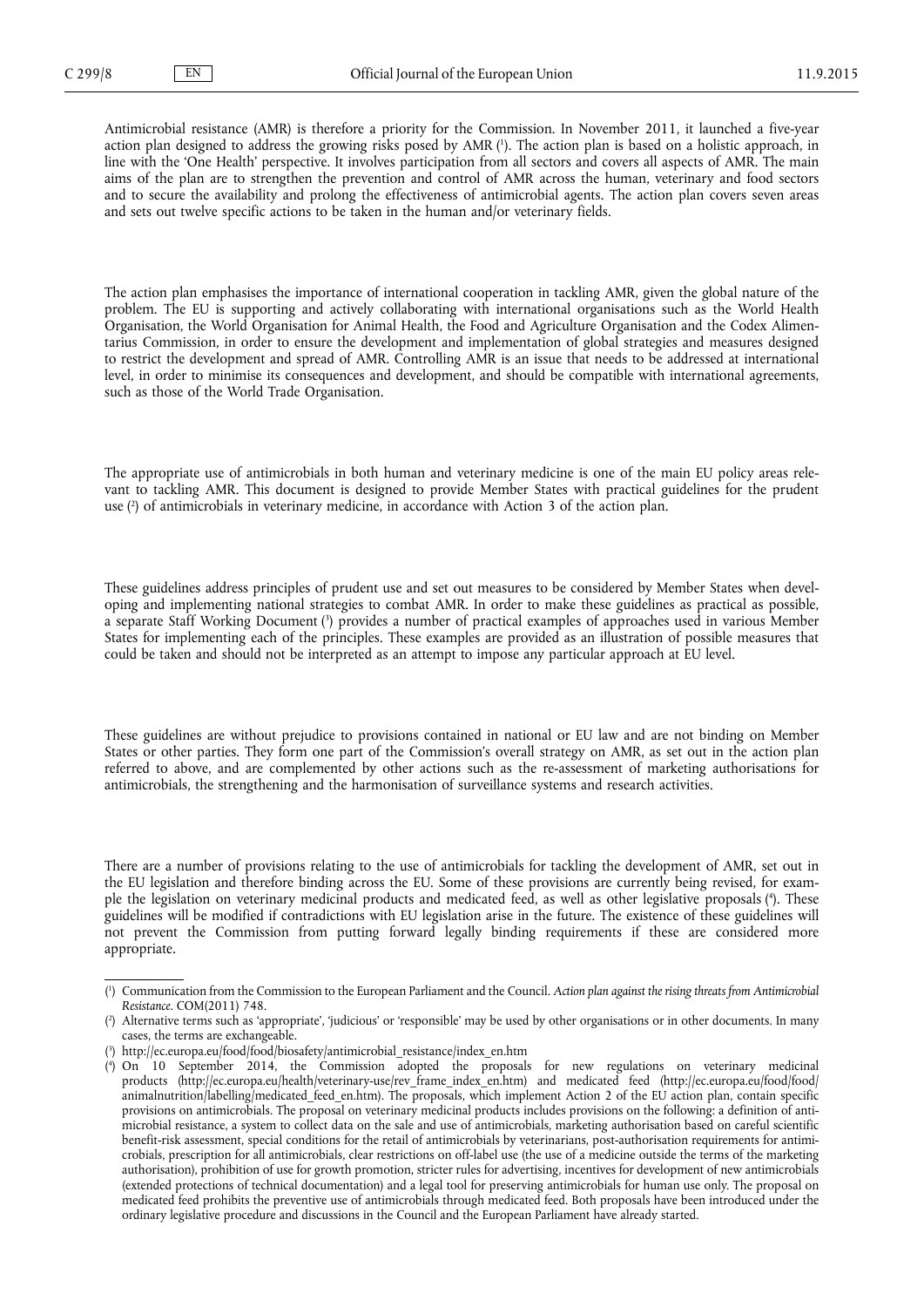<span id="page-2-0"></span>The guidelines should be used in conjunction with existing guidance documents provided by national authorities or stakeholder organisations, and other international standards and guidelines developed by the World Organisation for Animal Health (<sup>1</sup>), the World Health Organisation (<sup>2</sup>) and the Codex Alimentarius Commission (<sup>3</sup>). National guidelines are likely to be more detailed and adapted to national regulations, local circumstances, animal health status, disease control programmes and farming or veterinary systems and practices.

### 1. **SCOPE AND PURPOSE**

These Commission guidelines relate to the prudent use of antimicrobials in animals, and, in particular, how prudent usage can contribute to containing the development of AMR. They should be applied in parallel to Council Recommendation 2002/77/EC of 15 November 2001 on the prudent use of antimicrobial agents in human medicine (<sup>4</sup>), thus ensuring a holistic approach to the fight against AMR. They reflect the initiatives recommended in the *Council conclusions on the impact of antimicrobial resistance in the human health sector and in the veterinary sector — a 'One Health' perspective*, adopted on 22 June 2012, in the *Report on the Microbial Challenge — Rising threats from Antimicrobial Resistance*, adopted by the European Parliament on 10 December 2012 and in the *Resolution on Safer healthcare in Europe: improving patient safety and fighting antimicrobial resistance* adopted by the European Parliament on 19 May 2015.

Antimicrobial agents have been defined by Codex Alimentarius in its *Guidelines for risk analysis of foodborne antimicrobial resistance* ( 5 ) and in the *Terrestrial animal health code* ( 6 ) published by the World Organisation for Animal Health. In these guidelines, the term 'antimicrobial' has been used generically to encompass antibiotics and antibacterial agents, but excludes antivirals and antiparasitics. This is consistent with the wording used by the European Food Safety Authority, the European Centre for Disease Prevention and Control, the European Medicines Agency and the Scientific Committee on Emerging and Newly Identified Health Risks in the *Joint Opinion on antimicrobial resistance (AMR) focused on zoonotic infections* ( 7 ). The use of additional substances in limiting the growth of microorganisms for purposes other than veterinary medicine, such as for plant health, or as biocides including disinfectants, has been excluded from the scope of these guidelines.

The residues of antimicrobials in food of animal origin and the compliance with maximum residue limits and withdrawal periods are also excluded from the scope of these guidelines, as the requirements of the EU legislation on this field are aimed at ensuring food safety ( 8 ).

The purpose of these guidelines is to provide practical guidance for Member States on the development and implementation of strategies to promote the prudent use of antimicrobials, especially antibiotics, in veterinary medicine, in accordance with Action 3 of the Commission's action plan. These measures may also contribute to and complement the control of AMR in human medicine.

These guidelines are addressed to Member States. Some chapters or specific measures are addressed to other relevant parties, including industry, farmers, veterinarians, associations and academia.

( 1 ) Chapter 6.9 of the World Organisation for Animal Health Terrestrial Animal Health Code ([http://www.oie.int/](http://www.oie.int/index.php?id=169&L=0&htmfile=chapitre_1.6.9.htm) [index.php?id=169&L=0&htmfile=chapitre\\_1.6.9.htm](http://www.oie.int/index.php?id=169&L=0&htmfile=chapitre_1.6.9.htm)) and Chapter 6.3 of the World Organisation for Animal Health Aquatic Animal Health Code [\(http://www.oie.int/index.php?id=171&L=0&htmfile=chapitre\\_1.6.3.htm](http://www.oie.int/index.php?id=171&L=0&htmfile=chapitre_1.6.3.htm)).

( 2 ) [http://www.euro.who.int/\\_\\_data/assets/pdf\\_file/0005/136454/e94889.pdf](http://www.euro.who.int/__data/assets/pdf_file/0005/136454/e94889.pdf)

- ( 3 ) CAC/GL 77-2011 (<http://www.codexalimentarius.org/standards/list-of-standards/>).
- ( 4 ) OJ L 34, 5.2.2002, p. 13.
- ( 5 ) 'Antimicrobial agents: any substance of natural, semi-synthetic, or synthetic origin that at *in vivo* concentrations kills or inhibits the growth of microorganisms by interacting with a specific target.' *Guidelines for risk analysis of foodborne antimicrobial resistance* (CAC/GL 77-2011).
- ( 6 ) 'Antimicrobial agent means a naturally occurring, semi-synthetic or synthetic substance that at *in vivo* concentrations exhibits antimicrobial activity (kill or inhibit the growth of microorganisms). Anthelmintics and substances classed as disinfectants or antiseptics are excluded from this definition.' *Terrestrial animal health code*.
- [http://web.oie.int/eng/normes/mcode/en\\_glossaire.htm#terme\\_antibiotique](http://web.oie.int/eng/normes/mcode/en_glossaire.htm#terme_antibiotique)
- ( 7 ) An active substance of synthetic or natural origin which destroys bacteria, suppresses their growth or their ability to reproduce in animals or humans, excluding antivirals and antiparasites <http://www.efsa.europa.eu/en/efsajournal/pub/1372.htm>
- ( 8 ) In order to ensure food safety, food of animal origin must not contain residues of antimicrobials exceeding the maximum residue limits as established by Regulation (EC) No 470/2009 of the European Parliament and of the Council of 6 May 2009 laying down Community procedures for the establishment of residue limits of pharmacologically active substances in foodstuffs of animal origin (OJ L 152, 16.6.2009, p. 11). An adequate withdrawal period therefore needs to be applied after the antimicrobial is administered to food-producing animals to ensure that the concentration of the residues remaining in edible tissues and animal products is below established maximum residue limits.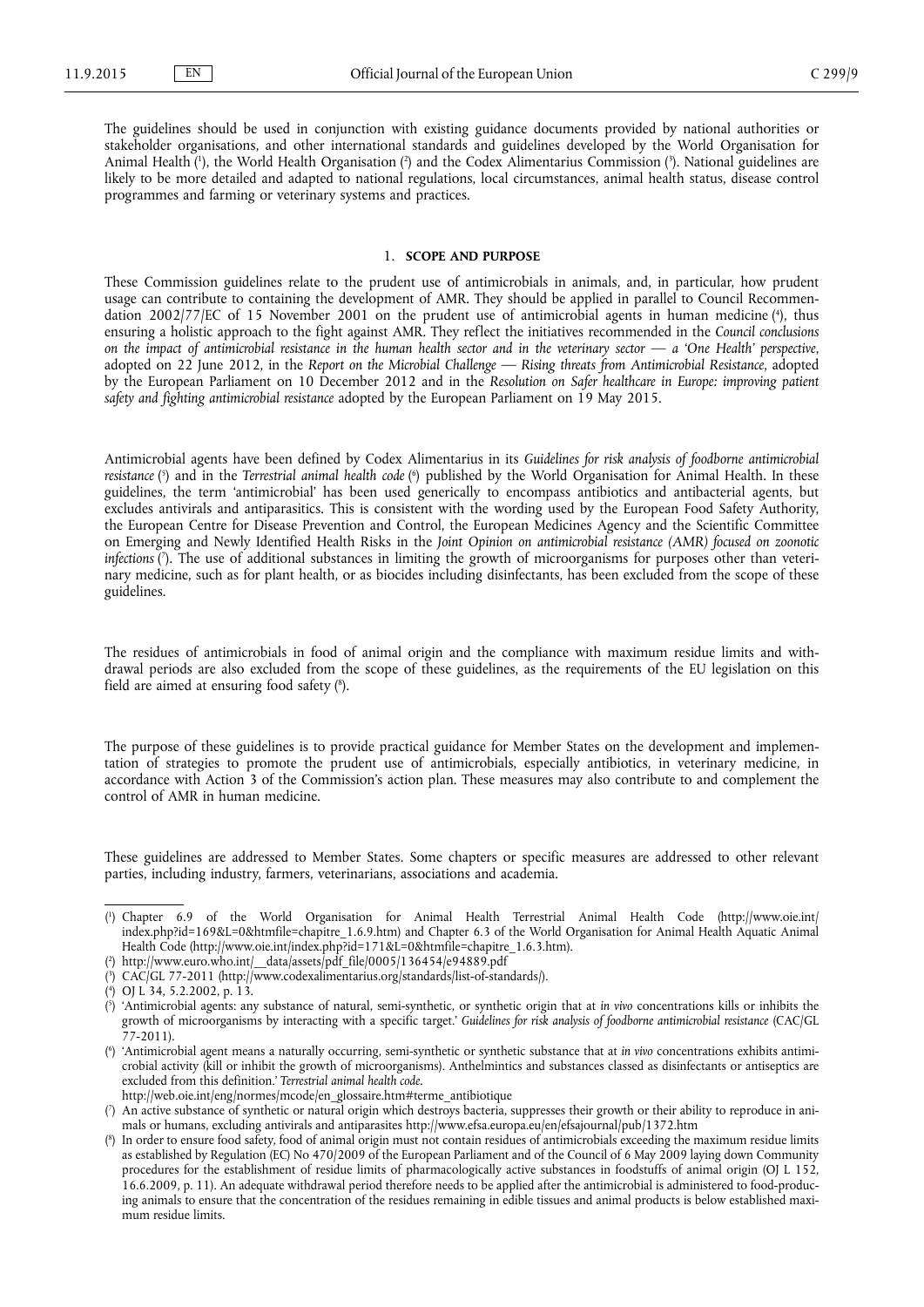# 2. **REGULATORY FRAMEWORK**

<span id="page-3-0"></span>The use of antimicrobials in animals must conform to EU and national rules. In particular, antimicrobials must be used as specified in the authorised product information (Summary of Product Characteristics (SPC), package leaflet and labelling). The SPC lists the approved indications for use of a veterinary medicinal product, as developed during the risk assessment process. In accordance with Article 14 of Directive 2001/82/EC ( 1 ) and Article 31 of Regulation (EC) No 726/2004 ( 2 ), any application for a marketing authorisation must be accompanied by the SPC which is proposed by the applicant, and assessed and, if necessary, amended by the competent authority or the Commission (centralised procedure).

For veterinary medicinal products that have been on the market for many years, new knowledge may emerge requiring amendments to be made to the terms of a marketing authorisation. This may involve, e.g. changes to the recommended dose in order to improve therapeutic efficacy. In particular, knowledge of the patterns in resistance and use of antimicrobials may change over time, and may vary between Member States.

The current legislation allows the product information (SPC, leaflet, labelling) on authorised products to be updated by means of so called referral procedure. The decision to initiate a referral could be based on the risk to human and/or animal health. Antimicrobials are one of the types of medicines for which a referral procedure can be launched. Currently, the majority of referral procedures relate to antimicrobials.

SPC harmonisation can be achieved by means of the referral procedure laid down in Article 34 of Directive 2001/82/EC. Harmonisation may be necessary when SPC for the same or similar products are authorised with different conditions in different EU countries. The differences may relate to indications, dosage, dosing intervals and other fundamental aspects determining a medicine's effective and safe use.

SPC can also be amended through referrals made in the 'Union interest', as laid down in Article 35 of Directive 2001/82/EC. A number of referrals have already been performed to revise and update SPC for classes of antimicrobials considered critically important in human medicine. These relate to: the inclusion of warning sentences in the SPC for quinolones (including fluoroquinolones) and in the SPC for third- and fourth-generation cephalosporins used for systemic administration, the updating of the SPC for oral colistin and tylosin pharmaceutical forms administered to pigs. A stepwise procedure is in place and, taking account of the risk, other referrals will be carried out.

The Commission's decisions following referrals procedures are made public, and competent authorities and marketing authorisation holders are then responsible for the implementation. The Commission decision may include changes to the terms of a marketing authorisation, revision of the SPC, or a suspension or withdrawal of a marketing authorisation.

EU legislation on medicated feed (<sup>3</sup>) regulates the conditions for the manufacture (mixing of veterinary medicines into feed), placing on the market and use of medicated feed. It does not apply to veterinary medicinal products used as the medicinal component of medicated feed (the 'medicated premixes'), which are covered by the veterinary medicinal products legislation.

### 3. **PRINCIPLES FOR THE PRUDENT USE OF ANTIMICROBIALS**

Antimicrobials are essential for the medical care and health of animals and livestock populations. Any use of antimicrobials (e.g. in human and veterinary medicine) can result in the development of AMR. The risk increases if such antimicrobials are used inappropriately, for example, in an untargeted manner (e.g. mass medication or use on non-susceptible microorganisms), at sub-therapeutic doses, repeatedly, or for inappropriate periods of time.

General principles on the prudent use of antimicrobials need to be applied as a matter of routine on farms and in veterinary practices.

<sup>(</sup> 1 ) Directive 2001/82/EC of the European Parliament and of the Council of 6 November 2001 on the Community code relating to veterinary medicinal products (OJ L 311, 28.11.2001, p. 1).

<sup>(</sup> 2 ) Regulation (EC) No 726/2004 of the European Parliament and of the Council of 31 March 2004 laying down Community procedures for the authorisation and supervision of medicinal products for human and veterinary use and establishing a European Medicines Agency (OJ L 136, 30.4.2004, p. 1).

<sup>(</sup> 3 ) Council Directive 90/167/EEC of 26 March 1990 laying down the conditions governing the preparation, placing on the market and use of medicated feeding stuffs in the Community (OJ L 92, 7.4.1990, p. 42).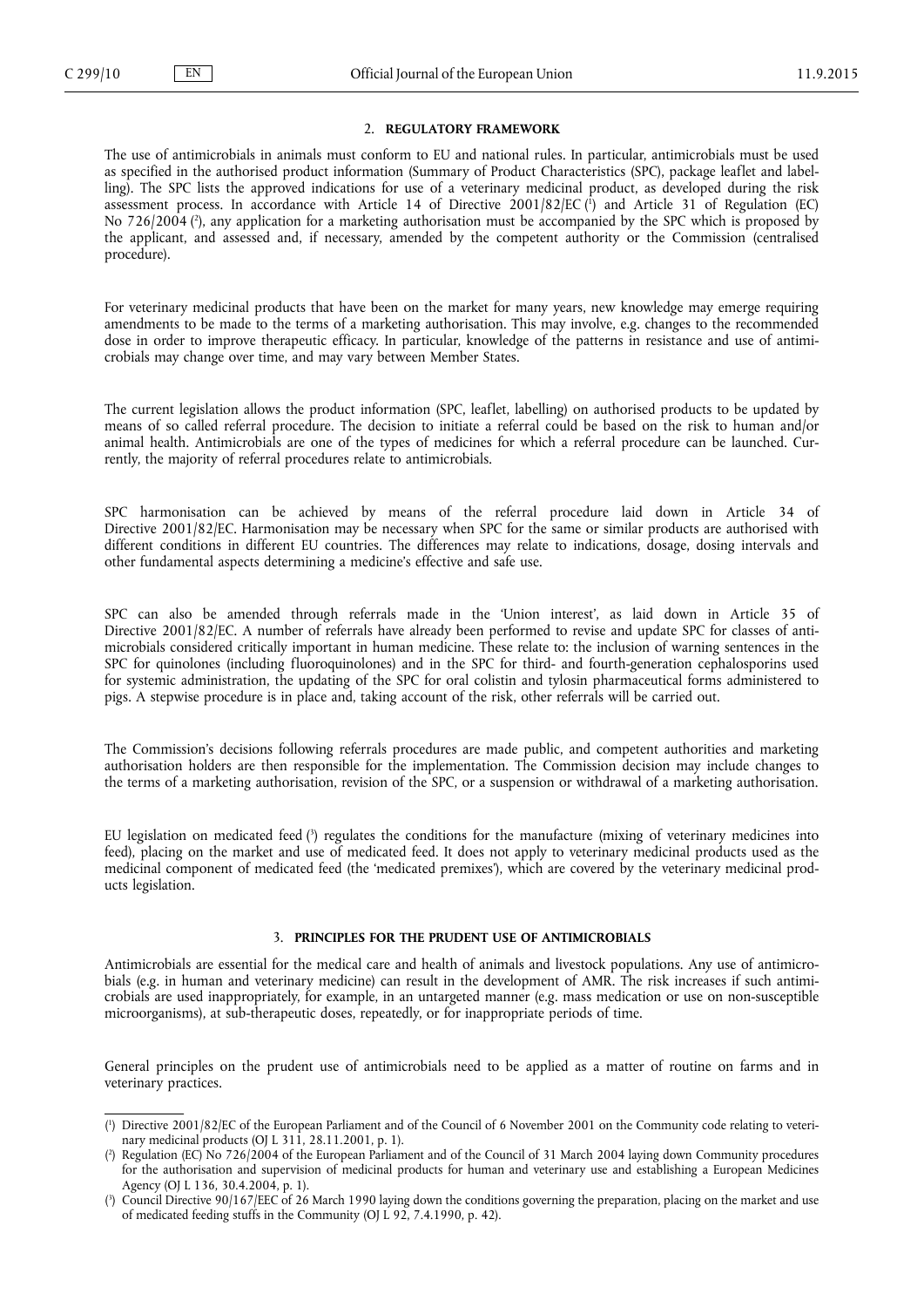# <span id="page-4-0"></span>3.1. **Issues to be considered before using antimicrobials**

The scientific documents ( 1 ) on antimicrobials produced by the European Medicines Agency provide additional recommendations on minimising the development of AMR from the use of antimicrobials in animals.

Prudent use of antimicrobials should lead to more rational and targeted use, thereby maximising the therapeutic effect and minimising the development of AMR. Taking into account cross- and co-resistance, which mean that any exposure to antimicrobials increases the occurrence of AMR, the final outcome of prudent use should be an overall reduction in the use of antimicrobials, predominantly by limiting their use only to situations where they are necessary. In these situations antimicrobials should be used as targeted treatment and according to best practices, i.e. based on clinical diagnosis and, whenever possible, on the results of microbiological susceptibility tests, and using an antimicrobial agent of as narrow-spectrum as possible.

The ultimate objective is to reduce the need for antimicrobials by preventing disease. Animal diseases and infections should primarily be prevented by ensuring biosecurity, following good production and good management practices, and implementing integrated disease control programmes to minimise the occurrence of diseases and eradicate endemic disease.

In cases where it is necessary to use antimicrobials to safeguard animal health and welfare, the following principles should be followed:

- The prescription and dispensation of antimicrobials must be justified by a veterinary diagnosis in accordance with the current status of scientific knowledge.
- Where it is necessary to prescribe an antimicrobial, the prescription should be based on a diagnosis made following clinical examination of the animal by the prescribing veterinarian. Where possible, antimicrobial susceptibility testing should be carried out to determine the choice of antimicrobial.
- Antimicrobial metaphylaxis ( 2 ) should be prescribed only when there is a real need for treatment. In such cases, the veterinarian should justify and document the treatment on the basis of clinical findings on the development of a disease in a herd or flock. Antimicrobial metaphylaxis should never be used in place of good management practices.
- Routine prophylaxis must be avoided. Prophylaxis should be reserved for exceptional case-specific indications.
- Administering medication to an entire herd or flock should be avoided whenever possible. Sick animals should be isolated and treated individually (e.g. by administrating injectables).
- All information relating to the animals, the cause and the nature of the infection and the range of available antimicrobial products must be taken into account when making a decision regarding antimicrobial treatment.
- $-$  A narrow-spectrum antimicrobial should always be the first choice unless prior susceptibility testing  $-$  where appropriate supported by relevant epidemiological data — shows that this would be ineffective. The use of broadspectrum antimicrobials and antimicrobial combinations should be avoided (with the exception of fixed combinations contained in authorised veterinary medicinal products).
- If an animal or group of animals suffer from recurrent infection(s) requiring antimicrobial treatment, efforts should be made to eradicate the strains of the microorganisms by determining why the disease is recurring, and altering the production conditions, animal husbandry and/or management.

<sup>—</sup> Use of antimicrobial agents prone to propagate transmissible resistance should be minimised.

<sup>(</sup> 1 ) [http://www.ema.europa.eu/ema/index.jsp?curl=pages/regulation/general/general\\_content\\_000384.jsp&mid=](http://www.ema.europa.eu/ema/index.jsp?curl=pages/regulation/general/general_content_000384.jsp&mid=WC0b01ac058002dd37#Antimicrobials) [WC0b01ac058002dd37#Antimicrobials](http://www.ema.europa.eu/ema/index.jsp?curl=pages/regulation/general/general_content_000384.jsp&mid=WC0b01ac058002dd37#Antimicrobials)

<sup>(</sup> 2 ) The term 'metaphylaxis', refers to the administration of the product at the same time to a group of clinically healthy (but presumably infected) in-contact animals, to prevent them from developing clinical signs, and to prevent further spread of the disease. The presence of the disease in the group/flock must be established before the product is used. A metaphylaxis claim will always have to be combined with a treatment claim (EMA/CVMP/414812/2011-Rev.1).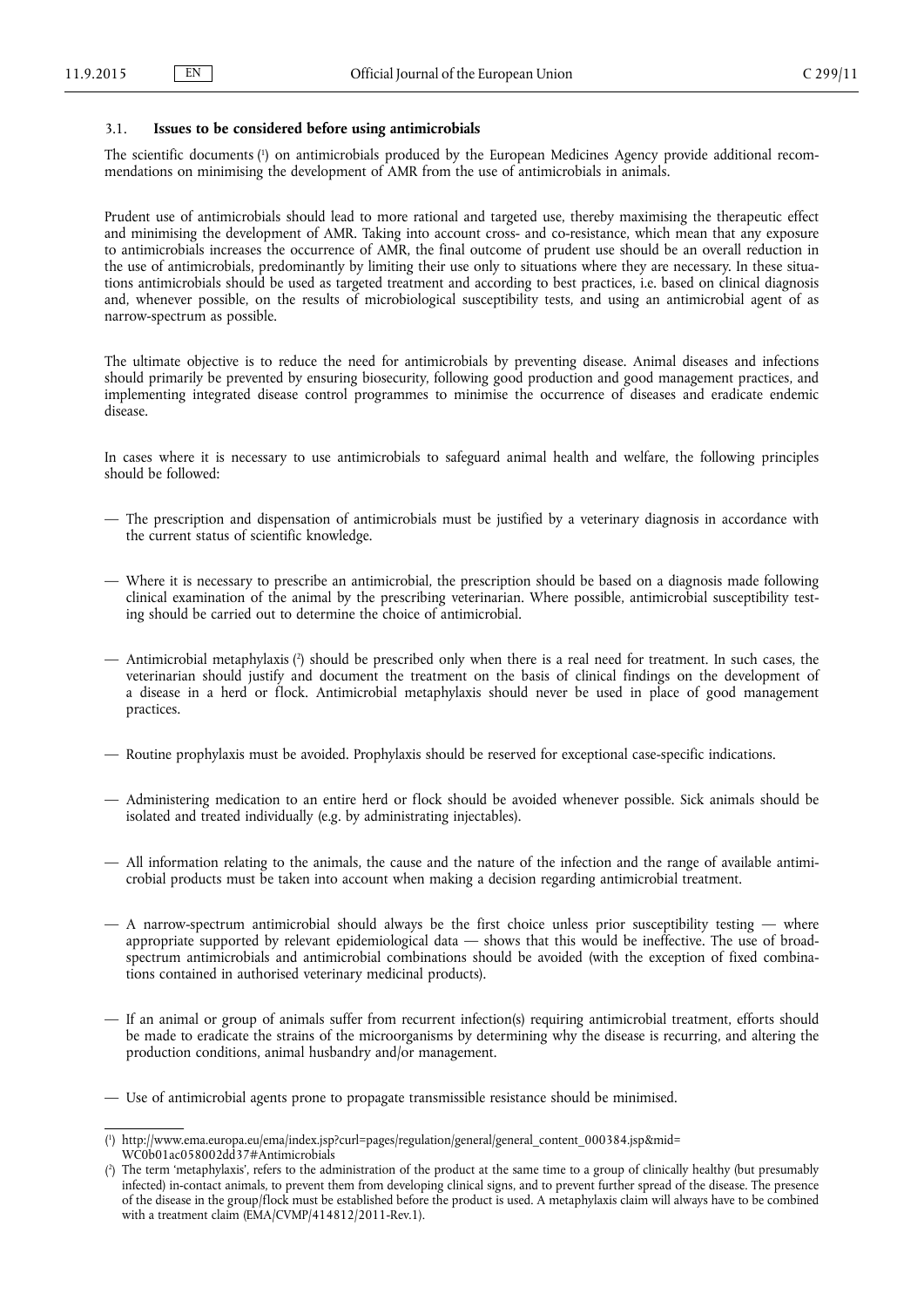- <span id="page-5-0"></span>— A number of compounds on the World Health Organisation's list of critically important antimicrobials ( 1 ) are only authorised in medicinal products for human use. As laid down in EU legislation ( 2 ), those that do not have marketing authorisations as veterinary medicinal products for use in food-producing animals may only be used off-label (following the cascade) in these animals if the substance in question is listed in Table 1 of the Annex to Commission Regulation (EU) No 37/2010 ( 3 ).
- The off-label use (cascade) of the compounds referred to above for non-food-producing animals (e.g. pets and animals used for sports) should be avoided and strictly limited to very exceptional cases, e.g. where there are ethical reasons for doing so, and only when laboratory antimicrobial susceptibility tests have confirmed that no other antimicrobial would be effective.
- Antimicrobial treatment must be administered to animals according to the instructions given in the veterinarian's prescription.
- The need for antimicrobial therapy should be reassessed on a regular basis to avoid unnecessary medication.
- The perioperative use of antimicrobials should be minimised by using aseptic techniques.
- When possible, alternative strategies for controlling disease that have been proven to be equally efficient and safe (e.g. vaccines) should be preferred over antimicrobial treatment.
- The pharmacovigilance system should be used to obtain information and feedback on therapeutic failures, so as to identify potential resistance issues in the case of use of existing, new or alternative treatment options.
- A network of laboratories with the capacity for performing antimicrobial susceptibility tests in zoonotic and commensal microorganisms and target pathogens should be established in each Member State to ensure the availability of susceptibility testing.

### 3.2. **Particular issues to be considered before using critically important antimicrobials**

Many of the antimicrobials used in animals are also used in humans. Some of these antimicrobials are critical ( 4 ) for preventing or treating life-threatening infections in humans. Special consideration is necessary to ensure the continued efficacy of such antimicrobials and to minimise the development of resistance.

Before using these antimicrobials in animals, consideration should be given to the following (in addition to the points already mentioned):

- These antimicrobials should only be used in situations where a veterinarian has assessed, on the basis of antimicrobial susceptibility testing and relevant epidemiological data, that there is no non-critically important effective antimicrobial available.
- In exceptional cases where the use of these antimicrobials under off-label use (cascade) is unavoidable and legally permissible, prescription and final use should be sufficiently justified and recorded. Such use should be based on clinical grounds, i.e. the prescribing veterinarian considers the use of a particular critically important antimicrobial necessary in order to avoid the suffering of diseased animals, and should also take into consideration ethical and public health concerns. The use of critically important antimicrobials should be limited to cases where no other alternative is available.

<sup>(</sup> 1 ) [http://www.who.int/foodsafety/areas\\_work/antimicrobial-resistance/cia/en/](http://www.who.int/foodsafety/areas_work/antimicrobial-resistance/cia/en/)

<sup>(</sup> 2 ) Article 10, Article 11 of Directive 2001/82/EC of the European Parliament and of the Council of 6 November 2001 on the Community code relating to veterinary medicinal products (OJ L 311, 28.11.2001, p. 1).

<sup>(</sup> 3 ) Commission Regulation (EU) No 37/2010 on pharmacologically active substances and their classification regarding maximum residue limits in foodstuffs of animal origin (OJ L 15, 20.1.2010, p. 1).

<sup>(</sup> 4 ) In April 2013, the Commission requested advice from the European Medicines Agency on the impact of the use of antibiotics in animals on public and animal health. The response to this request should be used to identify the antimicrobials to be considered in this chapter.

[http://www.ema.europa.eu/ema/index.jsp?curl=pages/regulation/document\\_listing/document\\_listing\\_000385.jsp&mid=](http://www.ema.europa.eu/ema/index.jsp?curl=pages/regulation/document_listing/document_listing_000385.jsp&mid=WC0b01ac058080a585) [WC0b01ac058080a585](http://www.ema.europa.eu/ema/index.jsp?curl=pages/regulation/document_listing/document_listing_000385.jsp&mid=WC0b01ac058080a585)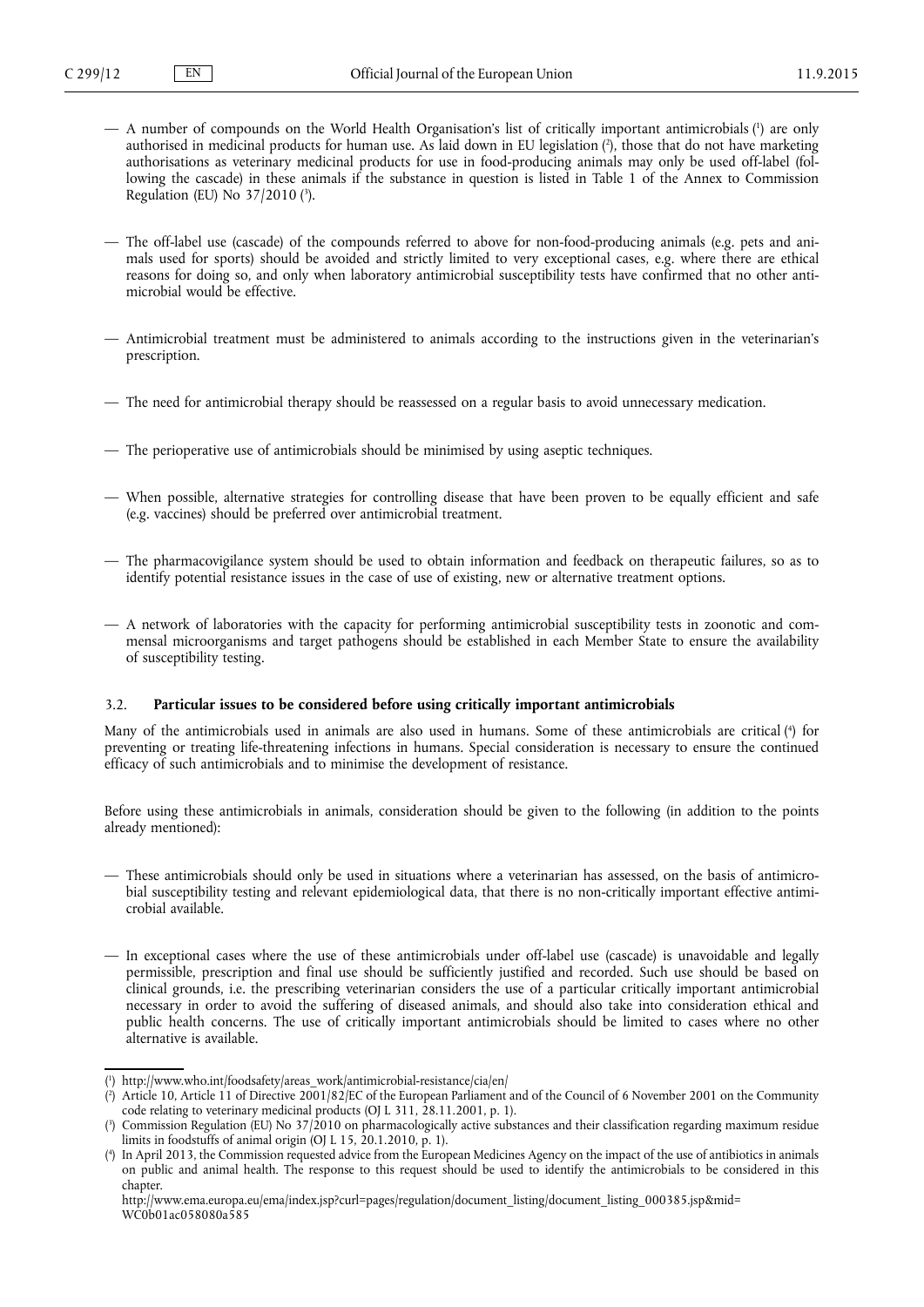# <span id="page-6-0"></span>3.3. **Oral administration of antimicrobials to groups of animals via feed and drinking water**

Oral antimicrobial treatment is often administered to groups of animals through medicated feed or by adding the antimicrobial to drinking water or feed on the farm (e.g. top dressing).

Whenever possible, individual treatment of the affected animal(s) (e.g. injectable treatments) should be preferred to group or mass treatment. When using group treatment, the following points should be taken into account:

- Medicated feed contains a premix of veterinary medicines and requires, according to EU legislation ( 1 ), veterinary prescription.
- Oral antimicrobial treatment given via medicated feed or drinking water must only be administered where prescribed by a veterinarian.
- Antimicrobials should only be administered to groups of animals via feed or drinking water where there is evidence of microbial disease or infection; such treatment should not be given as a prophylactic treatment. The administration of antimicrobials via feed or water should be limited to the animals requiring treatment, and the drug delivery systems should be appropriate for the intended treatment.
- The quantities of antimicrobials administered in feed or water should be monitored and documented on a continuous basis, especially in intensive food production systems.
- The instruction given in the product information (SPC, leaflet, labelling) and by the veterinarian must be complied with, both in terms of dosage and duration of treatment.
- Where an antimicrobial is administered through feed, it is important to ensure the homogeneity of distribution of the drug, in order that each animal obtains the required therapeutic dose for treating the disease in accordance with the veterinary prescription.
- Off-label (cascade) use should be limited to the necessary minimum and to exceptional occasions where no other authorised treatment options are available.
- Adequate, clean storage facilities should be available on the farm to ensure proper storage of the medicated feed. Access to these facilities should be restricted.

## 3.4. **Responsibilities**

Controlling AMR requires cooperation between public health, food, veterinary and environmental authorities, industry bodies, veterinarians, farmers and other parties, who all have a responsibility in this area.

The primary responsibility for the prudent use of antimicrobials lies with the prescriber and the person administering the antimicrobials.

## 3.4.1. *Prescriber*

The prescriber of the antimicrobial should be a veterinarian familiar with the history of the herd, flock or animal being treated (<sup>2</sup>).

It is necessary to ensure that the prescriber can make the treatment decision in an independent way, so as to avoid a conflict of interest. The position or status of the prescriber in relation to the farmer should therefore be such as to ensure independent decisions, primarily based on expert knowledge.

<sup>(</sup> 1 ) Article 67 of Regulation of Directive 2001/82/EC of the European Parliament and of the Council of 6 November 2001 on the Community code relating to veterinary medicinal products (OJ L 311, 28.11.2001, p. 1).

<sup>(</sup> 2 ) In some Member States, however, other professionals may, in exceptional and well-defined circumstances, be permitted by national legislation to issue a veterinary prescription.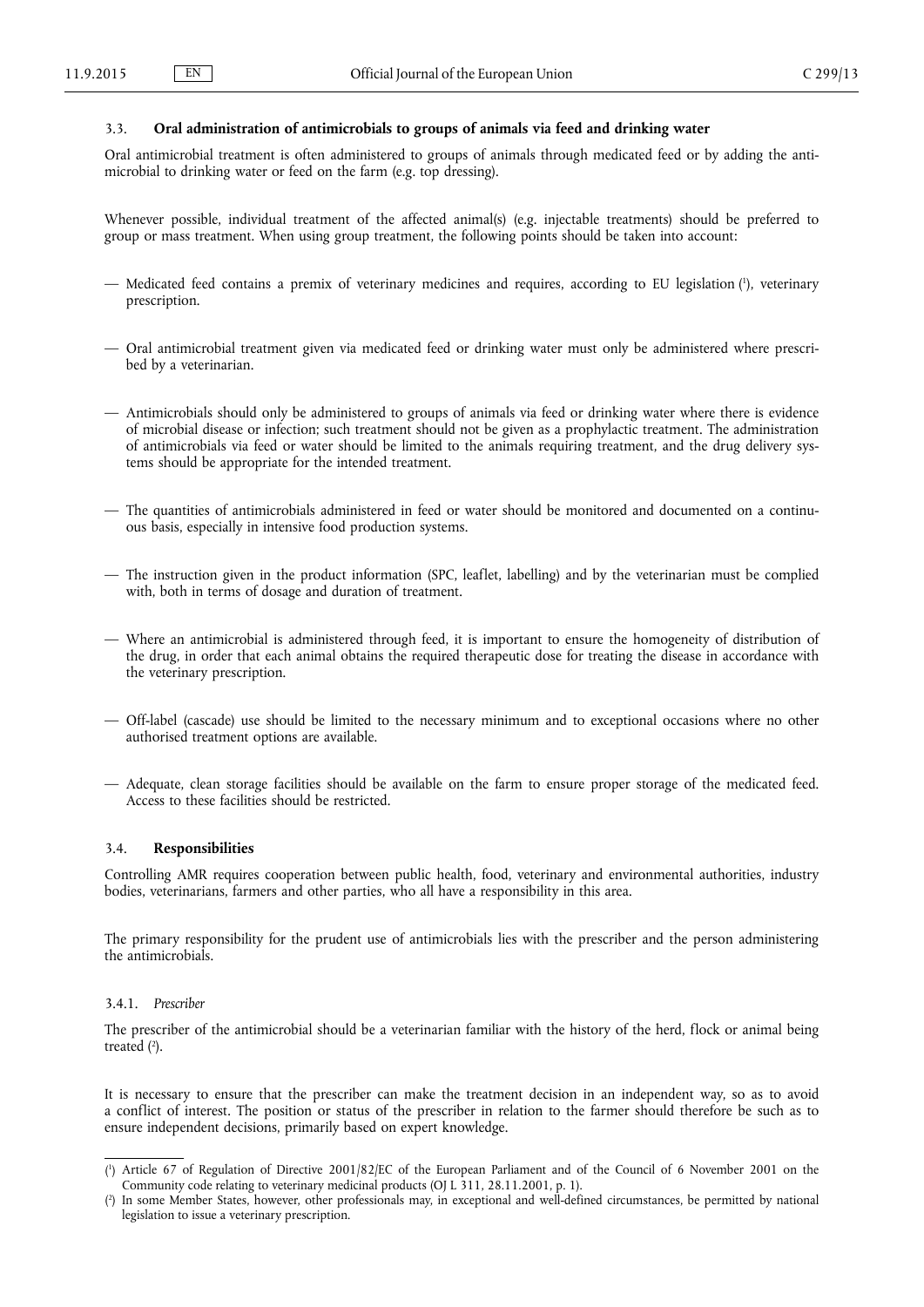<span id="page-7-0"></span>This can be achieved in a number of different ways:

- by introducing measures to limit financial incentives between veterinary practitioners, suppliers of antimicrobials and the pharmaceutical industry, and to restrict potential conflicts of interest that could facilitate the inappropriate or unnecessary prescription and sale of antimicrobials, whilst still allowing for balanced systems of veterinary health care;
- by putting in place contracts or arrangements between the farmer and a veterinarian for a specific herd or flock, such that the veterinarian can develop a better understanding of the overall health status of the herd or flock, and thereby reduce the prevalence of disease and the use of antimicrobials.

Where it is necessary to prescribe an antimicrobial, the prescribing veterinarian should ascertain himself by means of an on-site clinical examination that the symptoms indicate a bacterial infection.

Whenever possible, the prescriber should take appropriate samples from which he/she can identify the pathogen and measure its antimicrobial susceptibility. In acute cases, when treatment needs to be started immediately to avoid animal suffering or to limit the spread of infection, it is still advisable to collect samples. If samples are collected immediately prior to the start of treatment, susceptibility testing can be carried out whilst treatment is being given. The results of this can then be used to validate the choice of antimicrobial and to inform epidemiological follow-up. Where treatment is being given on an ongoing basis, repeated culture and sensitivity testing allows antimicrobial sensitivity trends to be monitored, and the treatment revised subsequently if necessary.

The prescriber should follow national and/or regional recommendations for prescribing and administering antimicrobials. Particular attention should be given to:

- up-to-date treatment guidelines provided by national authorities or veterinary professional bodies to assist veterinarians in selecting the appropriate antimicrobial and fixing a suitable dosing regime and route of administration;
- practice-based protocols for common infections, which take into account regional and local trends in antimicrobial sensitivity. These can help veterinarians to make optimal prescribing decisions in the absence of susceptibility data. Timely publication and availability of up-to-date national surveillance data facilitates the development of local protocols.

The prescriber should ensure that the most appropriate antimicrobial is selected, based on the most accurate and up-todate information on pharmacodynamics and pharmacokinetics and on accurate and up-to-date information on the functioning of the different classes of antimicrobials.

The prescriber should always consider using single substances instead of combinations of antimicrobials and should ensure that, where a combination of antimicrobials is prescribed, all the substances in the combination are active against the target pathogen(s).

The prescriber is responsible for providing correct information to the person administering the antimicrobial. This should be based, in the first instance, on the information from the product information (SPC, leaflet, labelling) relating to the dose, the indications, the withdrawal periods and prudent use warnings.

Veterinarians should report the lack or reduced efficacy of an antimicrobial product to the authorities without delay. Reporting should be carried out within the existing pharmacovigilance system.

In view of the risk of AMR, the prescriber should always give serious consideration to alternative — including longterm — solutions, which could prevent recurrence of the disease.

## 3.4.2. *Administrator of the antimicrobial*

The person administrating antimicrobials to companion animals is usually the veterinarian and/or the owner of the animals, whilst for food-producing animals, aquaculture animals and animals bred for fur, it is often the farmer or staff working on the farm. These are the people responsible for closely following the prescriber's instructions on administering antimicrobials and alternatives. They also play a critical role in observing and monitoring sick animals and animals that do not need antimicrobials. Farmers who use good quality feed and appropriate feed management and biosecurity measures can influence their animals' health for the better and reduce the potential need for antimicrobials.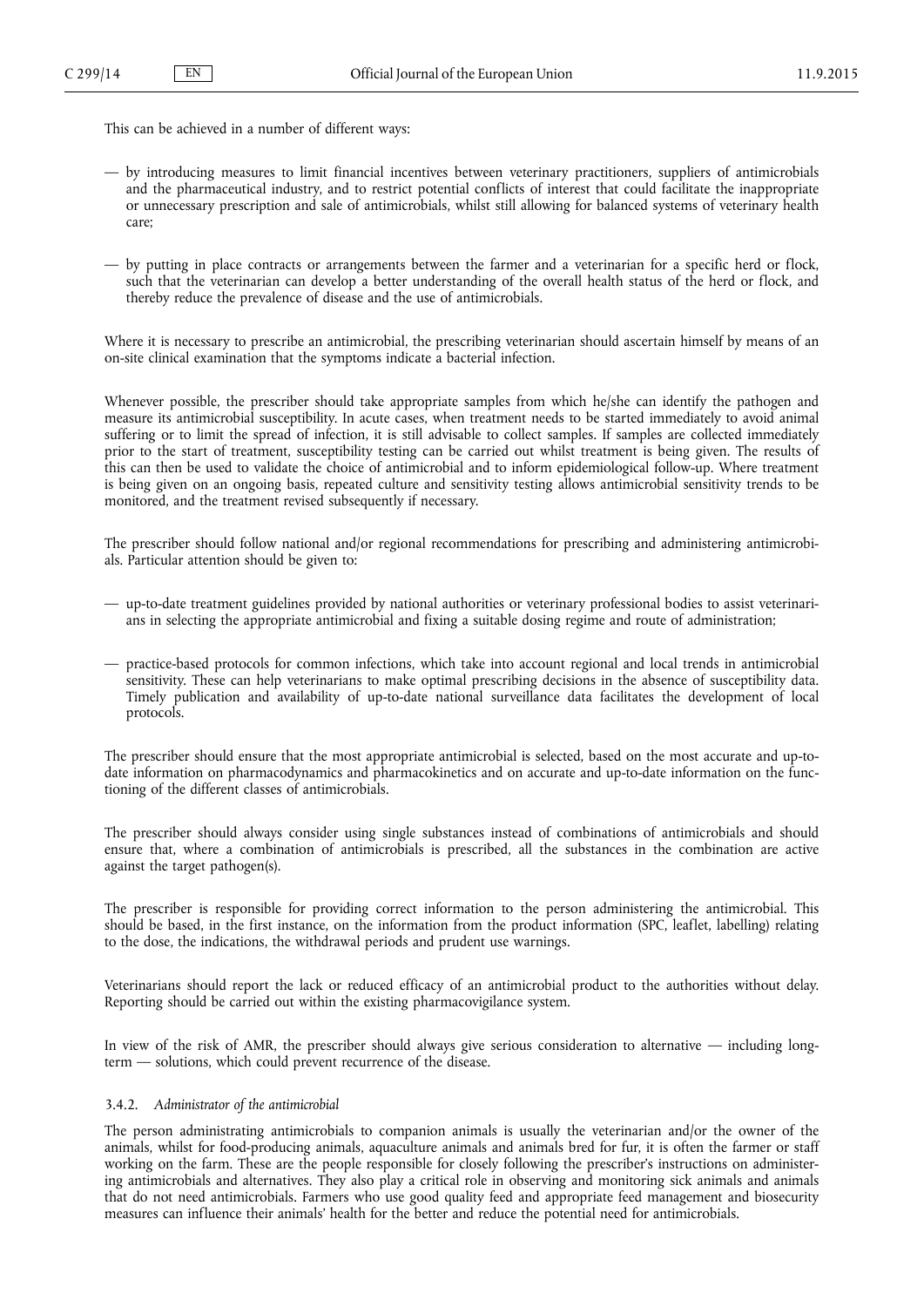<span id="page-8-0"></span>Any person administering antimicrobials should always follow the prescriber's instructions, the product information (SPC, leaflet, labelling) on the product and any available government guidelines or guidelines from other organisations on administering antimicrobials prudently, especially when treating animals with oral medication (antimicrobials added to feed or water).

In particular, when administering antimicrobials to a group of animals, farmers or any other person administering antimicrobials, should ensure that the correct group of animals is treated, at the required dosage, and for the specified duration of the treatment.

The appetites of diseased animals can be depressed, so farmers or any other person administering antimicrobials should monitor whether all animals ingest the adequate/full quantity of the medicated feed containing the therapeutic dose, to avoid under-dosing. Where there is a risk of this occurring, farmers should inform the prescribing veterinarian who should assess the need to modify the treatment regime (e.g. by switching to parenteral treatment).

In accordance with relevant national and EU legislation, those who administer antimicrobials:

- must obtain the antimicrobials from authorised sources, based on a veterinary prescription;
- must ensure the safety of the food production chain, by respecting instructions given by the veterinarian on administering antimicrobials, and ensuring that withdrawal periods are observed, so as to avoid residues of antimicrobials appearing in meat, milk or other products.

Those who administer antimicrobials should also:

- cooperate with the veterinarian who regularly visits the animals and knows the history and current health status of the herd, flock or animal, to allow him/her to put in place disease prevention measures that also take account of animal welfare;
- ensure that the correct dose, treatment duration and dosing schedule is followed;
- be aware of the general aspects of prudent use of antimicrobials and AMR, including the need to take samples and perform antimicrobial susceptibility testing on target pathogens.

# 3.4.3. *Pharmaceutical industry, pharmacists, retailers and wholesalers*

EU legislation specifies that, in some circumstances, a veterinary prescription is required for dispensing veterinary medicinal products. This is the case, for example, for food-producing animals. Member States shall therefore prohibit the advertising to the general public of veterinary medicinal products that are available on veterinary prescription only ( 1 ).

Stakeholders who supply antimicrobials to the end-user, such as pharmacists and retailers, are responsible for ensuring that a valid prescription is presented at the time antimicrobials are supplied, including in the case of internet sales, and for providing clear and correct information on product use.

The pharmaceutical industry and wholesalers should limit their advertising to veterinarians to objective information, which is in line with approved SPC. The information provided should also highlight the risk of AMR and the need for prudent use. Promotional campaigns involving economic or material benefits for prescribers or suppliers of veterinary medicines should be avoided.

The pack size and the strength of the available antimicrobial formulations should be adapted as far as possible to the approved indications of use, so as to avoid, for example, improper dosing and overuse.

In addition, the pharmaceutical industry, wholesalers and those involved in the sale of antimicrobials should cooperate to implement measures to monitor and control the supply and use of antimicrobials, such as providing information on veterinary sales and the results from industry monitoring programmes to competent authorities.

<sup>(</sup> 1 ) Articles 67 and 85 of Directive 2001/82/EC of the European Parliament and of the Council of 6 November 2001 on the Community code relating to veterinary medicinal products (OJ L 311, 28.11.2001, p. 1).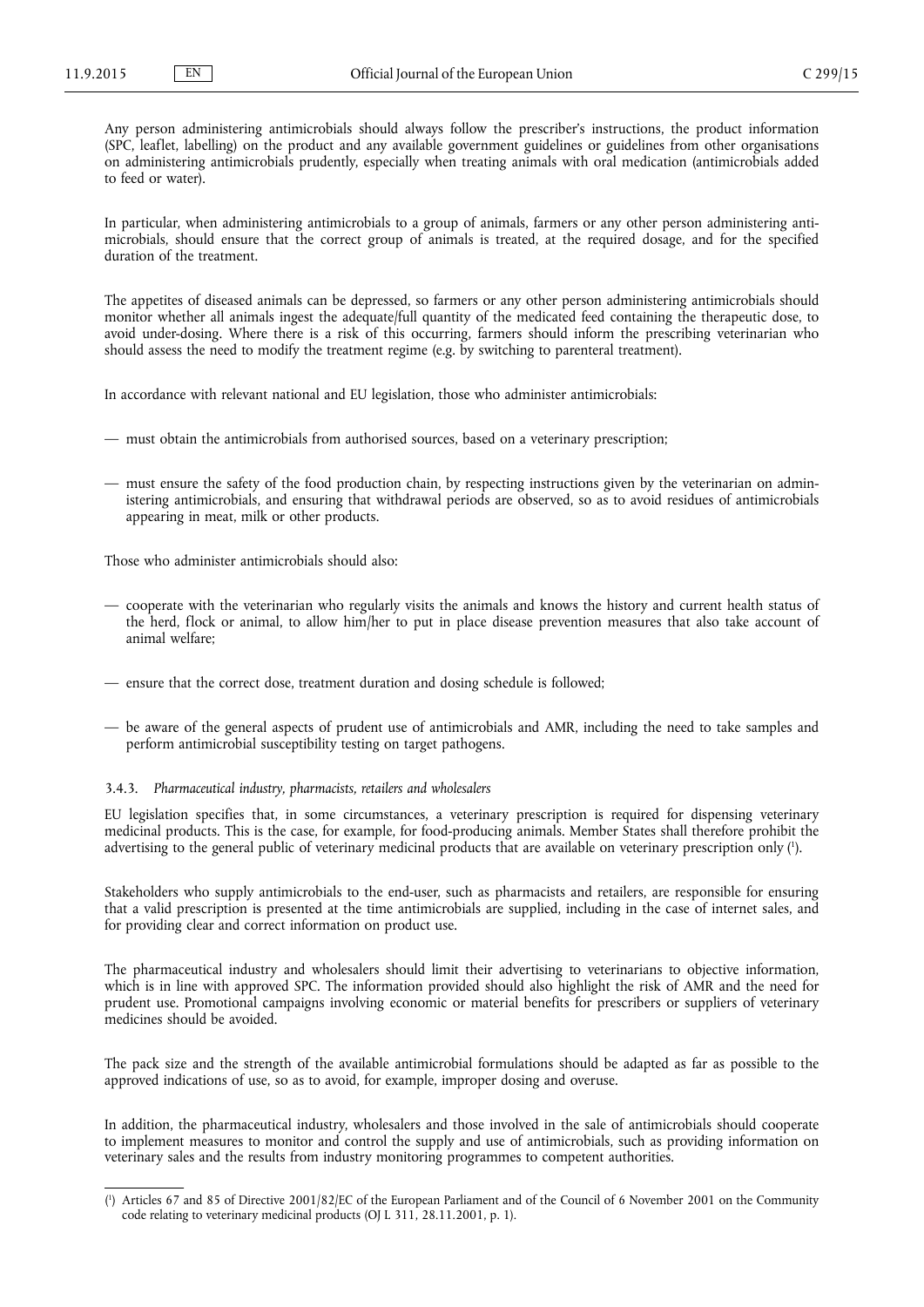<span id="page-9-0"></span>The pharmaceutical industry should prioritise and focus on developing and marketing alternatives to antimicrobials, such as vaccines and rapid and affordable diagnostic tests. Pharmaceutical industry should also prioritise tasks like dose optimisation (based on relevant pharmacokinetic and pharmacodynamic data), modern formulations of old classes of antibiotics such as penicillins (which are still effective against many animal diseases) and antimicrobials for minor use/ minor species. The development of fixed combinations of veterinary antimicrobials should be avoided unless adequately justified.

### 3.4.4. *Feed business operators*

Feed business operators must comply with the legal requirements for feed hygiene ( 1 ), implement best practices in the production of safe and nutritionally balanced feed, and ensure adequate feed formulation. They must also ensure that all ingredients meet the required standards and that the manufacturing process does not allow the feed to be contaminated with deleterious agents, which could compromise the safety of the feed.

Feed businesses operators producing medicated feed must be approved for the manufacture of medicated feed. They must follow all legal requirements for medicated feeds ( 2 ) and may only produce medicated feed from authorised veterinary medicinal products and in accordance with a veterinarian's prescription. They must follow good manufacturing practices and ensure appropriate mixing to guarantee the homogeneity of antimicrobials in the feed. They must take steps to avoid cross-contamination and minimise the transfer of antimicrobials to subsequent batches of feed.

In accordance with EU legislation, medicated feed must be appropriately labelled and only be supplied to the end-user on presentation of a valid veterinary prescription. Detailed records should be kept of the antimicrobials used, the medicated feed produced and the destination.

### 3.4.5. *Food business operators*

Food business operators, including retailers, should favour food produced in accordance with quality schemes and systems of production and supply that apply the principles of prudent use, i.e. that minimise the use of antimicrobials and promote high standards of animal welfare. They should not make claims that could confuse or mislead consumers (e.g. 'antibiotic-free') when marketing meat and other products from animals reared under 'prudent use' conditions (as antibiotics can be used legally in accordance with SPC indications). Consumer organisations should proactively support such initiatives.

### 3.4.6. *Veterinary faculties and agricultural schools*

Veterinary faculties and agricultural schools or colleges should ensure that sufficient attention is given to the problem of AMR and the prudent use of antimicrobials in their undergraduate and post-graduate programmes, and that knowledge relating to these areas is kept up to date. Under- and post-graduate programmes should also focus on developing learning materials and techniques relating to ways to improve and promote breeding and husbandry practices that promote animal health. Such practices may include biosecurity measures, good farming practices and herd health planning that prevent infections and therefore reduce the need for antimicrobials.

Providing information on antimicrobials and AMR should even be considered in basic education on public health and food safety, e.g. in secondary schools.

Universities and other research facilities should give priority to research in the area of AMR. In veterinary medicine, focus should be given to:

- developing alternative, preferably preventive, tools for infection control;
- evaluating the impact of the use of antimicrobials in animals on public health and the environment;

<sup>(</sup> 1 ) Regulation (EC) No 183/2005 of the European Parliament and of the Council of 12 January 2005 laying down requirements for feed hygiene (OJ L 35, 8.2.2005, p. 1).

<sup>(</sup> 2 ) Council Directive 90/167/EEC of 26 March 1990 laying down the conditions governing the preparation, placing on the market and use of medicated feeding stuffs in the Community (OJ L 92, 7.4.1990, p. 42).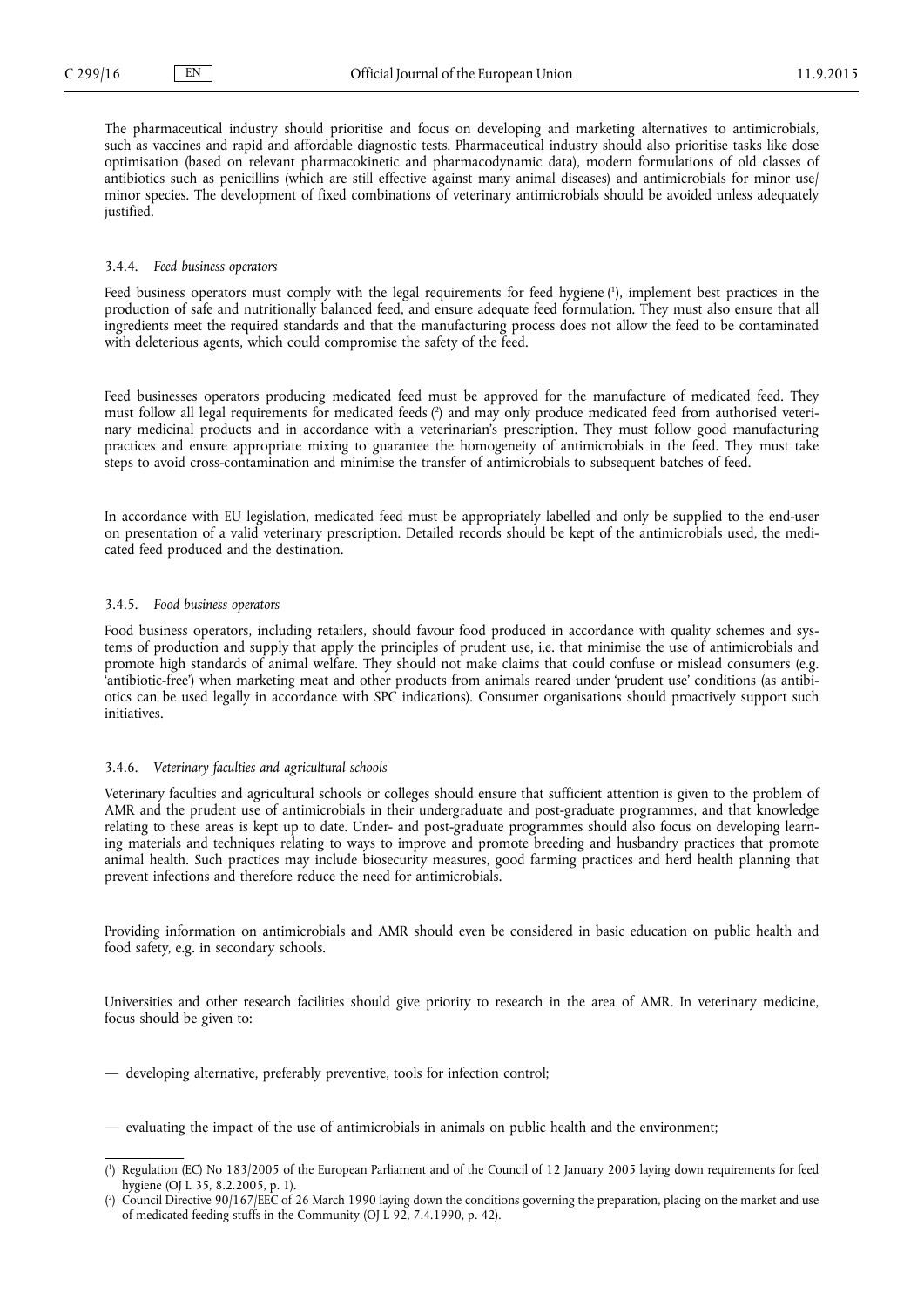- <span id="page-10-0"></span>— further investigating pharmacokinetic and pharmacodynamic data and using models to simulate the effects of different dosing schedules (based on different combinations of: disease, pathogen, target tissue and animal species). The results from modelling should provide a scientific background for setting effective dosing schedules in practice;
- further investigating co-resistance and cross-resistance, including the co-resistance of disinfectants and antimicrobials and the co-resistance and development of resistance of antimicrobials to certain metals;
- developing new classes of antimicrobials.

Veterinary faculties should provide information on the risk of nosocomial infections in veterinary practices and clinics, on the use of monitoring procedures to detect and report occurrence of infections and on the use of infection prevention and control measures to minimise occurrence.

Scientific publications should promote the principles of prudent use.

### 3.4.7. *Veterinary professional associations*

Veterinary professional associations should continue developing guidelines for the prudent use of antimicrobials and promoting their implementation. Veterinary professional associations and statutory bodies should provide specific training for veterinary practitioners on AMR and the prudent use of antimicrobials.

They should include principles on the prudent use of antimicrobials in their codes of conduct for veterinarians.

#### 3.4.8. *Industry stakeholder associations*

Industry stakeholder associations should continue to support the development and implementation of initiatives to tackle AMR and to promote the prudent use of antimicrobials. They should develop appropriate communication materials and provide adequate information about the risk of AMR to their members. They should also support national initiatives involving the collection of data on sales of antimicrobials.

Industry stakeholder associations should promote quality schemes and systems of production and supply that implement the principles of prudent use, i.e. that minimise the use of antimicrobials and promote animal welfare.

# 3.4.9. *Farmers' associations*

Farmers' associations should promote the principles of prudent use of antimicrobials among their members. They should inform farmers of the implications of the use of antimicrobials in animals for the risk of AMR, and thus help to minimise the use. Other aspects such as the risk of AMR due to direct contact with animals should also be publicised.

Training courses and guidance materials given to farmers should include information on preventive measures that promote animal health, in particular implementation of biosecurity measures, good farming practices and herd health planning. Such practices can help to reduce the need for antimicrobials. Training should also cover the administration of antimicrobials and environmental risks.

## 3.4.10. *Competent authorities*

Competent authorities at local and national level are responsible for pursuing a proactive approach to developing appropriate risk-based measures to ensure the prudent use of antimicrobials, verifying and enforcing their application, and evaluating the results. They are also responsible for providing sufficient resources for implementing these measures and for research and awareness campaigns. In particular, competent authorities (or, where relevant, the responsible veterinary statutory bodies) should:

— ensure that national strategies are developed and implemented as described in Chapter 9. Such strategies should be based on cooperation between the veterinary authorities, the human health authorities and other relevant authorities (e.g. environmental authorities);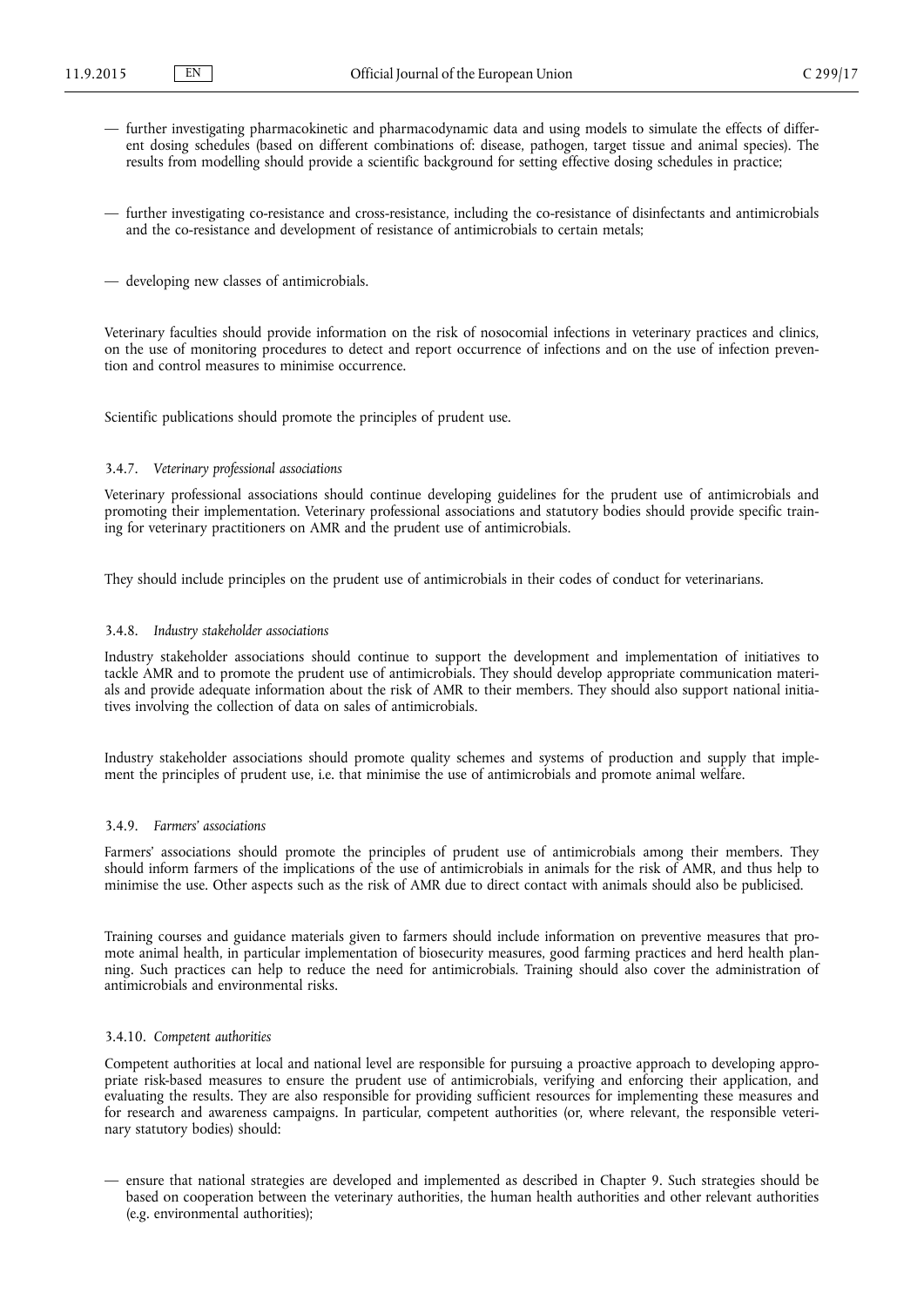- <span id="page-11-0"></span>— monitor the implementation of the national strategy, in order to evaluate and assess the impact and effectiveness of measures taken under it;
- carry out, where appropriate, targeted checks on veterinarians with high levels or concerning patterns of prescription. Obligatory educational courses may be considered for veterinarians with questionable prescribing practices. Farm inspections should also be carried out in order to evaluate animal husbandry and animal health conditions;
- consider the introduction of mandatory herd health programmes promoting best practices, and ensure that hygiene standards are improved on farms where problems have been identified;
- support and promote research into alternatives to antimicrobials, diagnostic tests and the prudent use of antimicrobials;
- fund and support the development, dissemination and implementation of guidelines for both the prudent use of antimicrobials and hygiene measures; fund and support awareness and training campaigns on AMR and the prudent use of antimicrobials aimed at farmers and veterinarians;
- develop control measures to limit the spread of resistant bacteria when a type of AMR is low or emerging. This may include increased biosecurity measures, identification of carriers, animal quarantine, restrictions on the movement of people and investigations.

Competent authorities are also responsible for setting up compulsory surveillance programmes and supplementary programmes, and for monitoring their enforcement (see Chapters 6 and 8).

# 3.4.11. *Laboratories*

The official network of laboratories for monitoring AMR comprises the European Reference Laboratory for Antimicrobial Resistance ( 1 ) and the national reference laboratories appointed by the Member States. The main duties of the European Reference Laboratory are to provide scientific advice and assistance to the national reference laboratories, to organise annual proficiency tests for susceptibility testing for the national reference laboratories and to harmonise the implementation of antimicrobial susceptibility testing methods. Each Member State's national reference laboratory oversees the work carried out by the official laboratories responsible for AMR testing in the Member State. The national reference laboratory is responsible for organising proficiency tests for susceptibility testing between the official national laboratories. They also provide scientific and technical assistance to the competent authorities in the Member State on monitoring AMR.

A network of laboratories performing antimicrobial susceptibility tests and providing results on target pathogens is essential in order to guarantee that susceptibility testing is available to practitioners in every Member State.

Laboratories should provide the practitioner with the results of testing and any other relevant information which may be useful (e.g. resistance to narrow-spectrum antimicrobials).

Results should be based on:

- (preferably internationally) standardised methodologies;
- (preferably internationally harmonised) clear interpretative criteria.

Laboratories should take part in external proficiency tests for antimicrobial susceptibility testing and other relevant microbiological tests, in order to ensure that their results are valid.

<sup>(</sup> 1 ) <http://www.crl-ar.eu/143-introduction.htm>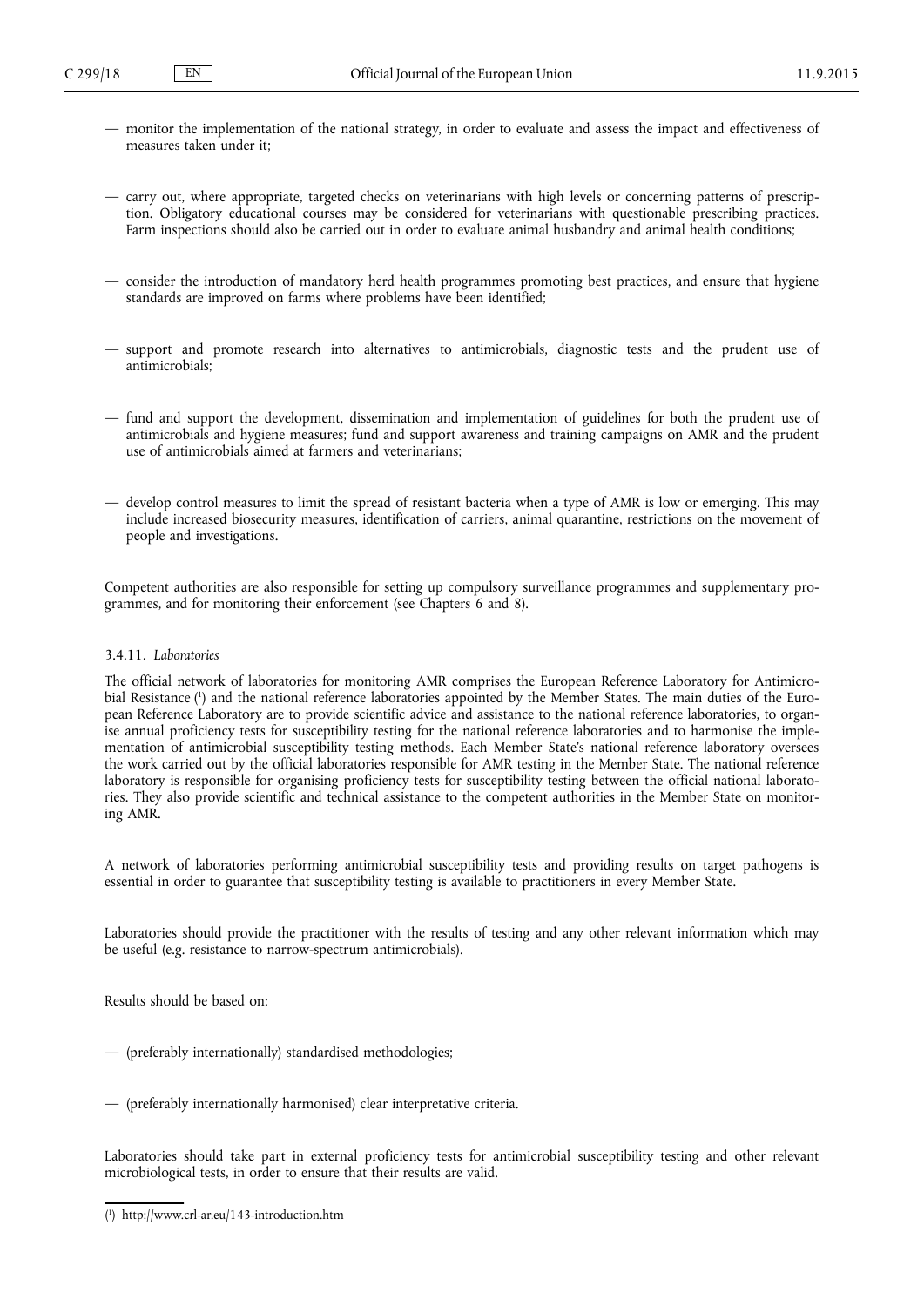## 4. **AWARENESS RAISING**

<span id="page-12-0"></span>It is only possible to minimise the development of AMR through the prudent use of antimicrobials if all parties involved are well informed. Awareness campaigns therefore play an important role, and need to be regularly repeated and updated.

- Prudent use campaigns in the veterinary sector can be targeted at specific groups, in particular farmers, veterinarians, other professionals involved in animal production and pet owners. These campaigns may include a number of approaches, for example, providing sectoral guidelines on good practice, holding seminars and displaying posters in veterinary practices.
- Relevant networks and stakeholder organisations play an important role in the success of such campaigns and they should also be supported by the competent authorities. Guidelines should not be limited to information on minimal legal requirements, but should also provide practical tools for implementation and should encourage the parties concerned to be proactive in taking steps to reduce the threat of AMR.
- (National) guidelines and education programmes should promote best practices, including correct treatment, measures to prevent and reduce the transmission of pathogens, infection control and hygiene measures.
- Campaigns aimed at pet owners, designed to increase their awareness of the importance of prudent use of antimicrobials and of hygiene, are also encouraged.
- Campaigns may also be targeted at consumers, to encourage them to demand food that is produced in accordance with standards which require the amount of antimicrobial agents used to be kept as low as possible. Positive examples of best practice in animal husbandry can strengthen consumer confidence and increase public demand for food produced with minimal use of antimicrobials.

## 5. **ENFORCEMENT AND SANCTIONS**

Member States must ensure compliance with national and EU legal requirements relating to antimicrobials (see Chapter 3 on the regulatory framework).

Member States must perform official controls on the distribution, prescribing and use of veterinary medicines, in accordance with the requirements of the EU legislation on veterinary medicines and with Regulation (EC) No 882/2004 (<sup>1</sup>).

Member States should consider adopting national legislation and creating national systems to control the distribution and use of antimicrobials, in particular to prevent illegal sale of antimicrobials, including over the internet.

Member States should take appropriate measures to discourage practices and behaviours that contribute to the emergence and spread of AMR and reduce the effectiveness of the fight against AMR.

## 6. **DISEASE PREVENTION AND REDUCING THE NEED TO USE ANTIMICROBIALS**

## 6.1. **General**

AMR is not only an animal health and economic concern, with implications for decreasing the efficiency of antimicrobial treatment in animals, but is also a public health concern due to the transmission of antimicrobial-resistant bacteria through the food chain and the transmission of resistance from animal bacteria to human bacteria.

To be effective in mitigating the risk of AMR, and taking into account co-resistance and cross-resistance, the prudent use of antimicrobials needs to bring about an overall reduction in the use of antimicrobials.

<sup>(</sup> 1 ) Regulation (EC) No 882/2004 of the European Parliament and of the Council of 29 April 2004 on official controls performed to ensure the verification of compliance with feed and food law, animal health and animal welfare rules (OJ L 165, 30.4.2004, p. 1).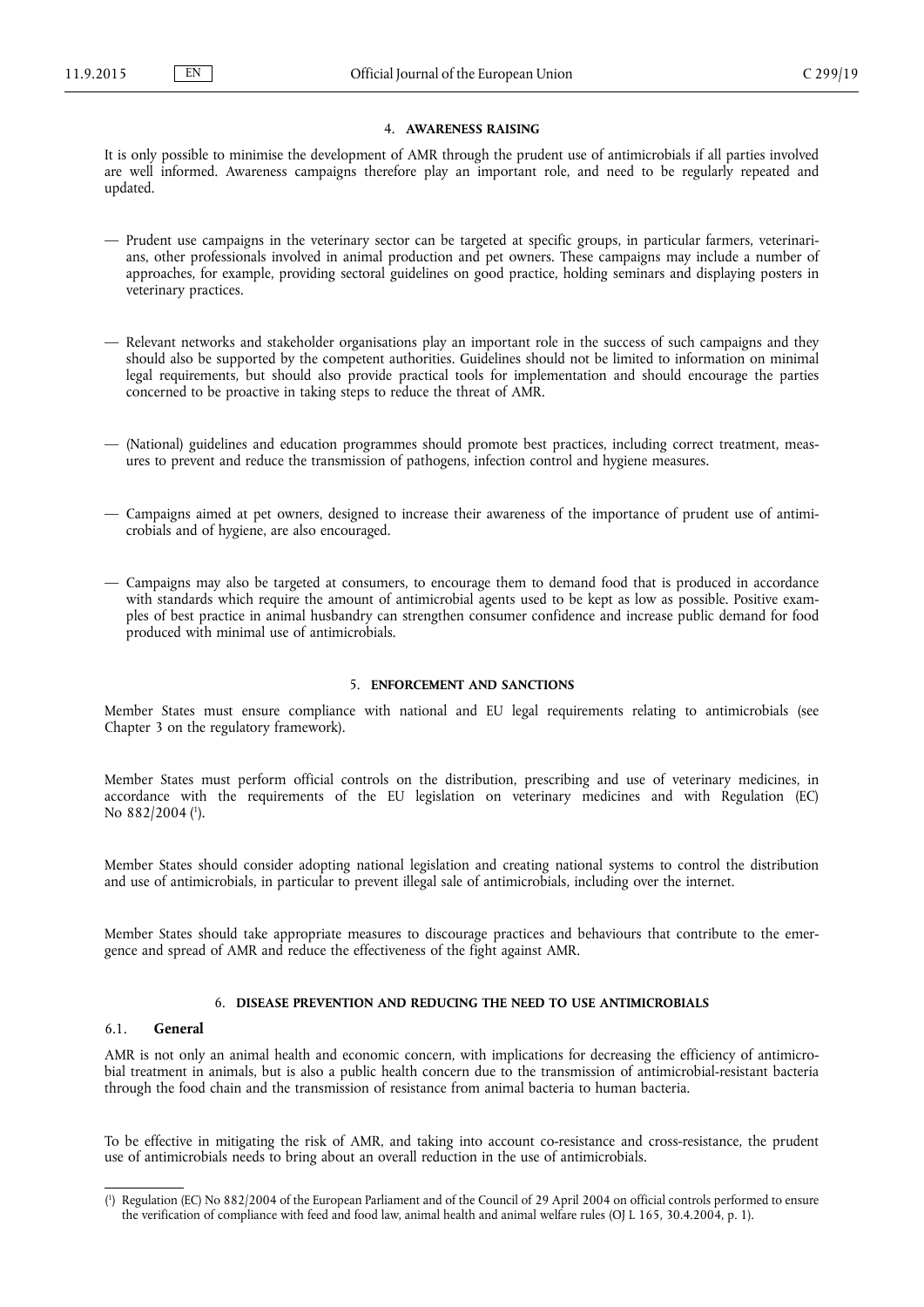Preventing infections in the first instance is the best way to achieve this reduction and to minimise the need to use antimicrobials, as reducing the number of infections reduces the number of treatments needed. This approach is supported by the new Animal Health Strategy ( 1 ), as it is fully in line with the principle promoted by this strategy that prevention is better than cure. A reduction in the incidence of animal disease and zoonotic infections should also minimise the need for, and use of, antimicrobials.

The objective of reducing the use of antimicrobials is also in line with animal welfare, aims to reduce the density of the farm animal population. This is believed to be a major risk factor in the emergence and spread of infections that require the use of antimicrobials to reduce the suffering of sick animals.

In general, the following measures can help to prevent diseases and reduce the need to use antimicrobials in all species:

- implementing hygiene and biosecurity measures (including measures designed to prevent the introduction of infections), such as: keeping separate clothes and boots for each unit; limiting access; making hand washing and hand disinfection facilities (with liquid soap, hot and cold water) available close to the workplace; ensuring quick removal of and prevention of access to dead animals; applying the 'all-in all-out' system in each unit; following a strict schedule for cleaning and disinfection; and performing regular disinfection controls;
- producing clear protocols for the prevention of infectious diseases and infection control and hygiene; making these available on farms;
- improving husbandry systems by providing appropriate housing, ventilation and environmental conditions for animals and appropriate and clean facilities during transport (e.g. the lairage area and vehicles);
- establishing integrated production systems which avoid the need to buy and mix animal populations and to transport animals with unknown disease status;
- avoiding stressful situations which can weaken animals' immune systems and make them more susceptible to infections, e.g. limiting the transport of animals, minimising transport time and ensuring that the recommended animal population density is adhered to (i.e. avoiding overcrowding);
- implementing other zootechnical treatments to minimise disease and decrease use of antimicrobials;
- introducing herd-specific health plans designed to achieve a consistent stepwise improvement in herd health and avoiding and discouraging health programmes in which animals are systematically treated with antimicrobials prophylactically;
- implementing programmes to control specific animal diseases (both viral and bacterial) by means of vaccination;
- using scientifically proven, effective and safe alternatives to antimicrobials;
- using only safe, high-quality feed and water;
- providing incentives to farmers to encourage them to adopt effective preventive measures, to improve animal health and welfare standards and to monitor pathogens and their sensitivity at herd level, with the ultimate objective of ensuring evidence-based use of antimicrobials in individual herds in line with the prudent use principles set in this guideline.

<sup>(</sup> 1 ) [http://ec.europa.eu/food/animal/diseases/strategy/index\\_en.htm](http://ec.europa.eu/food/animal/diseases/strategy/index_en.htm)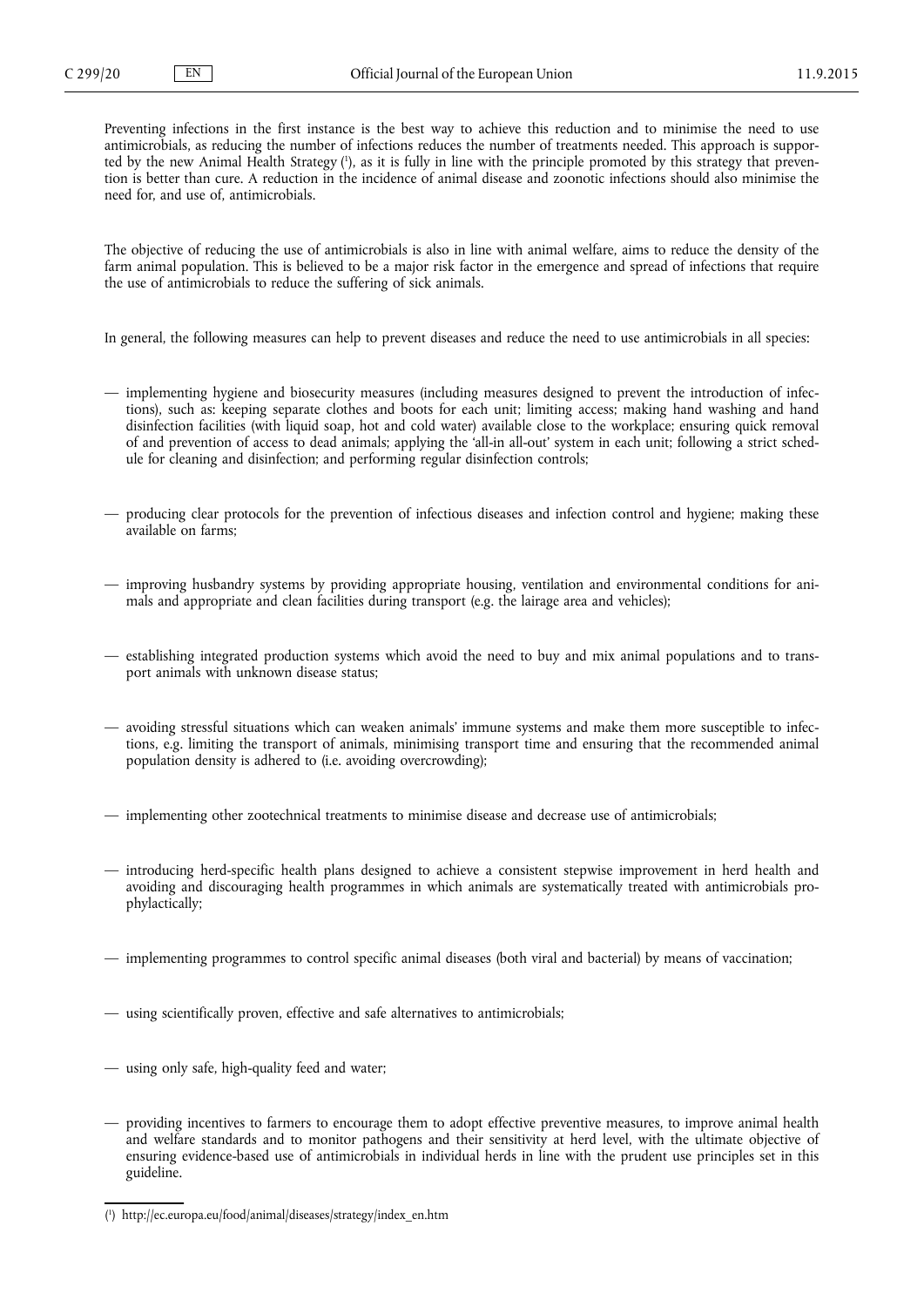# <span id="page-14-0"></span>6.2. **Pigs**

Antimicrobials are most often used in pigs to relieve weaning diarrhoea, intestinal infections associated with *Lawsonia intracellularis* and respiratory diseases often associated with transport and the stress caused when pigs originating from different farms are brought together or when animals are housed in holdings with inappropriate ventilation systems, unsuitable feeding methods and/or insufficient biosecurity measures.

When an infection requiring the use of antimicrobials is found in certain holdings, an in-depth analysis of the problem should be carried out, and steps taken to limit the spread and prevent the recurrence of the infection. Possible measures to be taken include:

- avoiding the prophylactic use of antimicrobials in new-born piglets (and after weaning), as a part of a herd health strategy;
- implementing an 'all-in all-out' system of production, thoroughly cleaning and disinfecting production units when animals move into, within and out of the herd;
- isolating the pathogen and considering a vaccination strategy where available (e.g. atrophic rhinitis);
- checking and ensuring that the ventilation system and general housing environment are functioning correctly and making sure it is possible to change the conditions if there is a high frequency of recurring respiratory diseases or environmental conditions are poor (e.g. in summer, when there can be a dramatic increase in temperatures and in the ammonia concentration in the environment, which, if the ventilation system is not adjusted, exacerbates respiratory conditions);
- establishing appropriate feeding strategies based on the pigs' age, especially at weaning;
- avoiding mixing within the herd, or quarantining stock for an appropriate period prior to mixing;
- reassessing weaning management in cases of recurrent weaning diarrhoea (considering in particular hygiene, the age of the pigs, the use of 'all-in all-out' systems, ways of reducing the stress suffered by the animals and alternatives to the prophylactic use of antimicrobials);
- eliminating recurrent cases of post-partum dysgalactiae syndrome by ensuring appropriate selection of sows, good hygiene at parturition and adapted feeding;
- limiting the trading and movement of pigs to mitigate the spread of infections and organisms such as methicillinresistant *Staphylococcus aureus* (MRSA).

There is an increasing need to establish integrated pig production systems that avoid the mixing of animals and minimise long-distance transport (e.g. closed farms and an integrated approach between breeding and fattening farms).

In addition, breeding targets should focus not only on production parameters but also on the increased resistance to infections. A holistic approach to disease prevention should be adopted.

## 6.3. **Poultry**

Action is needed to avoid the prophylactic and often recurrent group medication of poultry, which is frequently carried out immediately before or after transport of day-old chicks, or in some cases to address losses of productivity.

The injection of antimicrobials into eggs or day-old chicks in hatcheries should be avoided entirely, unless justified for exceptional reasons that are clearly described in national or regional guidelines.

Hatcheries should keep records of any use of antimicrobials in eggs and should provide their records to competent authorities on request.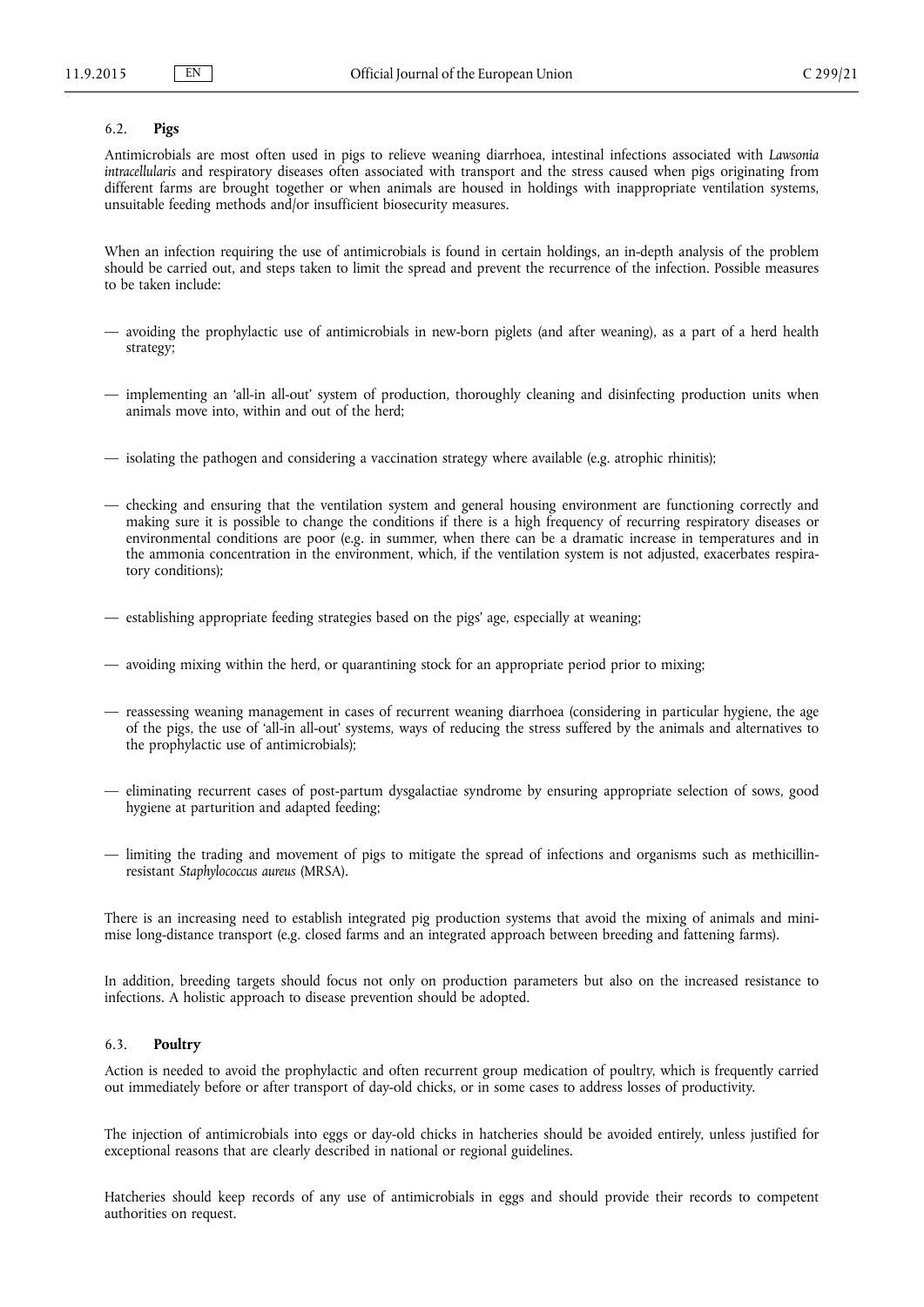<span id="page-15-0"></span>Antimicrobials should not be used routinely on the arrival of day-old chicks at the farm. The prophylactic use of antimicrobials at this stage can be avoided by ensuring good hatchery hygiene and through good management of day-old chick production (e.g. temperature control, hygiene and stimulation of drinking and eating).

Vaccination management should include measures to avoid a stress reaction and improvements to the availability of autogenous vaccines.

The use of antimicrobials for non-infectious diseases with limited secondary infections should be avoided. Husbandry, management and breeding policies should be evaluated to avoid the recurrence of such diseases.

The use of 3rd and 4th generation of cephalosporins in poultry (including eggs) should be prohibited, in accordance with the Commission's decision following the referral procedure of 13 January 2012 ( 1 ) and in line with the European Food Safety Authority's scientific opinion on the public health risks of bacterial strains producing extended-spectrum beta-lactamases (ESBL) and/or AmpC beta-lactamases in food and food-producing animals ( 2 ) due to the risk of AMR spreading to humans.

In accordance with the Commission's decision following the referral procedure of 1 July 2010 on quinolones for food producing animals and Commission's decision following the referral procedure of 28 February 2014 (<sup>3</sup>), fluoroquinolones should be reserved for the treatment of clinical conditions that have responded poorly, or are expected to respond poorly, to other classes of antimicrobials and, whenever possible, should only be used where susceptibility testing has first been carried out.

Specific animal welfare programmes should be introduced, potentially including footpad scores.

Antimicrobials shall not be used as a specific method to control *Salmonella* in poultry as set out in Article 2 of Regulation (EC) No 1177/2006 ( 4 ). In order to ensure that EU targets for reducing *Salmonella* are met, all Member States' national control programmes should include biosecurity measures designed to prevent *Salmonella* infection on poultry farms. The introduction of such measures also has a positive effect in terms of preventing other diseases. Specific EU guidelines have been published by the Commission services for farms where broilers and laying hens are kept ( 5 ).

# 6.4. **Bovines and small ruminants**

Mass or group medication of cattle is rare, although veal calves can be subjected to group treatment using antimicrobials. Treatment given to cows at drying-off is of particular importance. The measures to be taken include:

- avoiding the prophylactic use of antimicrobials in new-born calves (e.g. antimicrobials added to milk replacers) by instead implementing good farming practices (e.g. to ensure high standards of hygiene);
- developing preventive strategies (e.g. vaccinations and feeding colostrum to calves), especially for the allotment of veal calves and beef cattle;
- avoiding the systematic treatment of cows at drying-off, and considering and implementing alternative measures on a case-by-case basis;

<sup>(</sup> 1 ) Commission Implementing Decision C(2012) 182 of 13 January 2012 following the referral procedure by the European Medicines Agency's Committee for Medicinal Products for Veterinary Use. [http://ec.europa.eu/health/documents/community-register/html/](http://ec.europa.eu/health/documents/community-register/html/vo22101.htm) [vo22101.htm](http://ec.europa.eu/health/documents/community-register/html/vo22101.htm)

<sup>(</sup> 2 ) <http://www.efsa.europa.eu/en/efsajournal/doc/2322.pdf>

<sup>(</sup> 3 ) Commission Decision C(2010) 4684 of 1 July 2010 and Commission Implementing decision C(2014) 1484 of 28 February 2014 following the referral procedures by the European Medicines Agency's Committee for Medicinal Products for Veterinary Use [http://www.ema.europa.eu/docs/en\\_GB/document\\_library/Referrals\\_document/quinolones\\_35/WC500094631.pdf](http://www.ema.europa.eu/docs/en_GB/document_library/Referrals_document/quinolones_35/WC500094631.pdf) <http://ec.europa.eu/health/documents/community-register/html/vo25077.htm>

<sup>(</sup> 4 ) Commission Regulation (EC) No 1177/2006 of 1 August 2006 implementing Regulation (EC) No 2160/2003 of the European Parliament and of the Council as regards requirements for the use of specific control methods in the framework of the national programmes for the control of salmonella in poultry (OJ L 314, 1.12.2007, p. 153).

<sup>(</sup> 5 ) [http://ec.europa.eu/food/food/biosafety/salmonella/impl\\_reg\\_en.htm](http://ec.europa.eu/food/food/biosafety/salmonella/impl_reg_en.htm)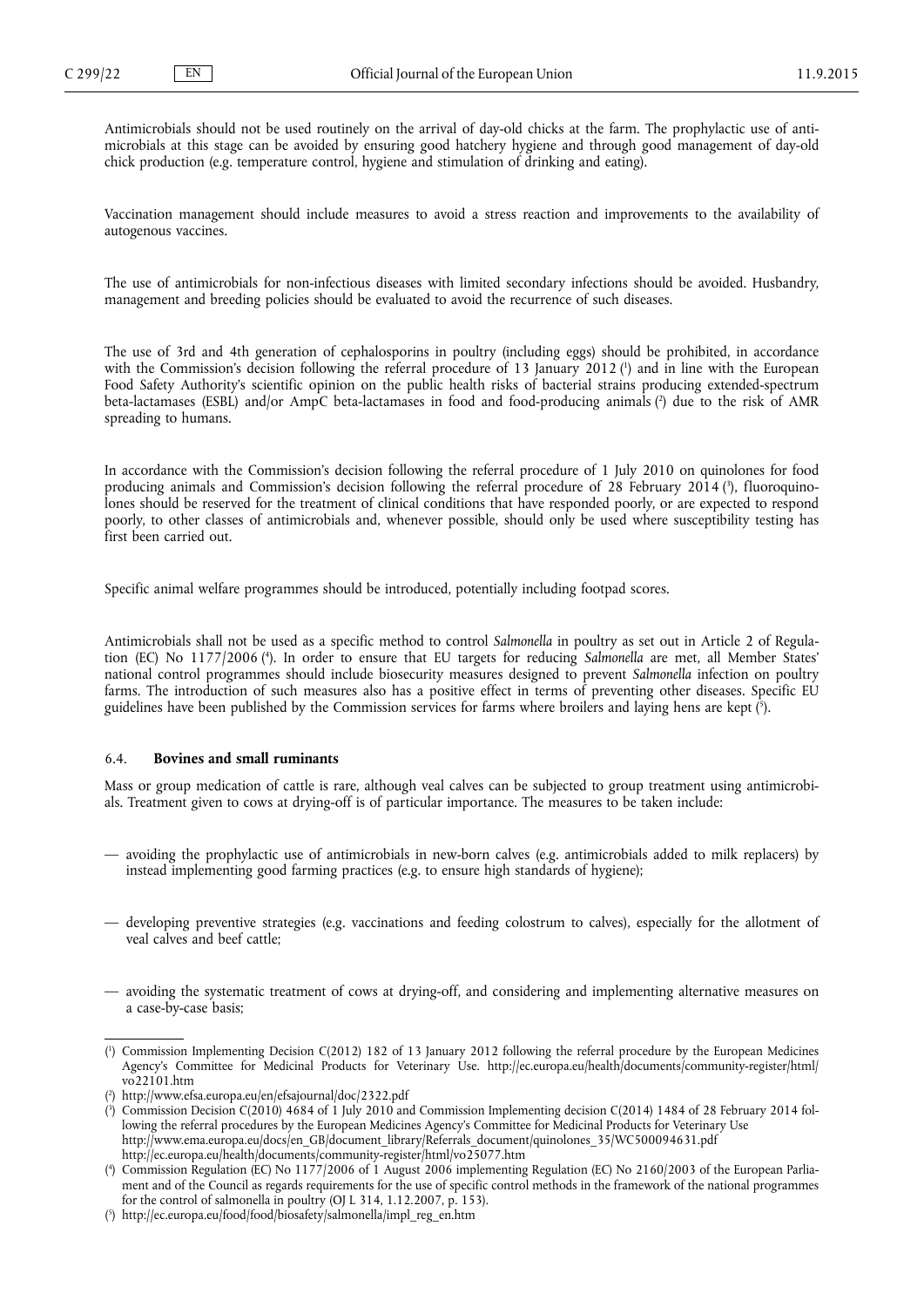- <span id="page-16-0"></span>— establishing thorough hygiene measures and good farm practice and management strategies to minimise the development and spread of mastitis in dairy cows;
- promoting the use of rapid diagnostic tests (e.g. standardised tests with chromogenic media) for identifying mastitiscausing pathogens, in order to minimise the use of both intramammary and injectable antimicrobials in milking cows;
- avoiding feeding calves with waste milk from cows that have been treated with antimicrobials.

### 6.5. **Aquaculture**

The same strategies as are used for reducing the use of antimicrobials in other farm animals should also be considered in aquaculture. The use of vaccines to tackle some of the bacterial diseases most commonly occurring in fish has been demonstrated to be particularly effective.

The following actions should be implemented to prevent and reduce the need to use antimicrobials in aquaculture:

- encouraging production systems that provide appropriate environmental conditions for aquaculture animals kept on farms, in particular with regard to water quality, water flow rates, oxygen levels and nutrition;
- encouraging the use of antimicrobial sensitivity testing prior to treatment, wherever possible;
- encouraging the development of specific disease surveillance programmes to identify and help prevent possible outbreaks of disease;
- implementing specific hygiene and biosecurity measures, including measures to prevent the introduction and spread of infections, such as:
	- operating an 'all-in all-out' system per unit or farm, applying single bay management where possible, ensuring proper cleaning and/or disinfection of units and farms between production cycles, and carrying out fallowing of sites between production cycles;
	- keeping separate equipment, clothes and boots for each unit or farm and enforcing restrictions on access to the farm;
	- quickly removing dead fish and ensuring systems are in place for handling, disposing of and treating by-products;
	- ensuring a system is in place for collecting blood and/or water when slaughtering on site;
	- developing systems to avoid the spread of diseases by transport (e.g. treatment of transportation water and avoiding contact with other aquaculture animals during transport);
- encouraging the development and use of effective vaccines for aquaculture;
- recommending adequate welfare parameters, e.g. for stocking density.

# 6.6. **Rabbits**

The two main indications requiring group medication in rabbits are weaning diarrhoea and respiratory problems. Preventive measures include:

- optimising ventilation (avoidance of cold drafts) and vaccinating against pasteurellosis;
- avoiding overcrowding and fighting between animals and making sure rabbits do not come into contact with sharp objects;
- ensuring that dietary changes are made gradually;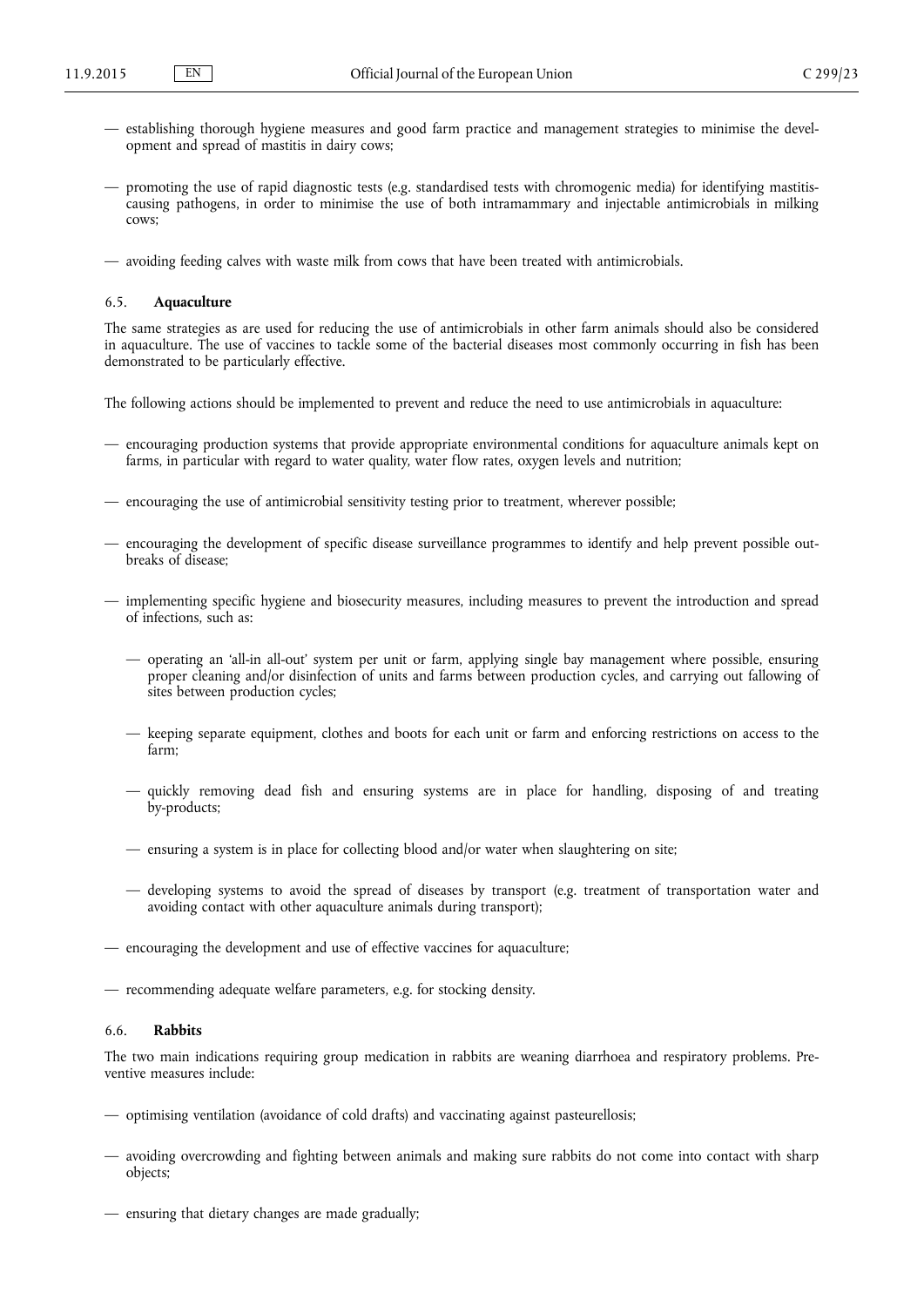- <span id="page-17-0"></span>— ensuring thorough cleaning and disinfection of pens;
- quarantining newly purchased rabbits before introducing them into the main group.

### 6.7. **Other species (pets, animals kept for fur and other non-food-producing species)**

The following should be considered:

- When clinical infection with methicillin-resistant *Staphylococcus aureus* (MRSA) or methicillin-resistant *Staphylococcus pseudintermedius* (MRSP) is suspected or detected in horses and companion animals, they should be monitored for MRSA/MRSP with a view to possible quarantine. It is very important that the risk of the infection spreading in animal hospitals and veterinary clinics is minimised. Animals showing clinical signs should therefore be handled separately. In dog kennels or in daycare for dogs, dogs showing clinical symptoms should not be kept with other animals.
- The off-label (cascade) use of antimicrobials not authorised in veterinary medicine to treat non-food-producing animals should be avoided, especially when the drugs are of critical importance for human health (e.g. carbapenems and tigecycline). Their use should only be considered in very exceptional cases, e.g. when laboratory susceptibility testing has confirmed that no other antimicrobials will be effective and where there are ethical reasons to justify such a course of treatment.

# 7. **SURVEILLANCE AND MONITORING**

Harmonised and comparable data on the use of antimicrobials and AMR in the food chain is necessary for carrying out risk assessment, for research purposes, and for evaluating the effectiveness of the measures taken to tackle AMR. Harmonised monitoring and surveillance systems should be used across the EU, in order to collect comparable data on countries and animal species, and so as to allow comparison with human data.

Member States are encouraged to timely provide data on the use of antimicrobials in veterinary medicine for the European Surveillance Veterinary Antimicrobial Consumption project ( 1 ).

Member States are encouraged to support the initiatives launched by the European Surveillance Veterinary Antimicrobial Consumption project. Their aim is to collect representative and comparable data on the use of antimicrobial agents in individual animal species and to establish technical units of measurement for reporting the use of antimicrobial agents in animals.

Member States are encouraged to analyse and publish the data on antimicrobial use collected at national level. This should preferably include data on usage by species and age group, and should be compared to AMR monitoring data. Member States that are able to collect detailed data on the use of antimicrobials by age group are encouraged to use these data to set benchmarking values for each age group, which could then be used by all Member States.

As technology evolves, the systematic collection of data on the use of antimicrobials, and its subsequent analysis, should become easier. This will allow prescribers, dispensers and users who do not comply with prudent use principles to be detected more easily, facilitating the education and, if necessary, sanctioning of the individuals involved.

Member States must monitor antimicrobial resistance in zoonotic and indicator bacteria taken from food-producing animal populations and their meat, and report the data in accordance with Commission Implementing Decision 2013/652/EU (<sup>2</sup>). Member States are also encouraged to implement the non-compulsory provisions on monitoring AMR contained in that Decision.

Under the harmonised monitoring system set out in Commission Implementing Decision 2013/652/EU, Member States are encouraged to perform additional sampling and analysis to monitor AMR in other bacteria (e.g. MRSA and animal pathogens), at other points in the food chain and in other food and animal species not subject to the EU harmonised monitoring regime.

<sup>(</sup> 1 ) [http://www.ema.europa.eu/ema/index.jsp?curl=pages/regulation/document\\_listing/document\\_listing\\_000302.jsp](http://www.ema.europa.eu/ema/index.jsp?curl=pages/regulation/document_listing/document_listing_000302.jsp)

<sup>(</sup> 2 ) Commission Implementing Decision 2013/652/EU of 12 November 2013 on the monitoring and reporting of antimicrobial resistance in zoonotic and commensal bacteria (OJ L 303, 14.11.2013, p. 26).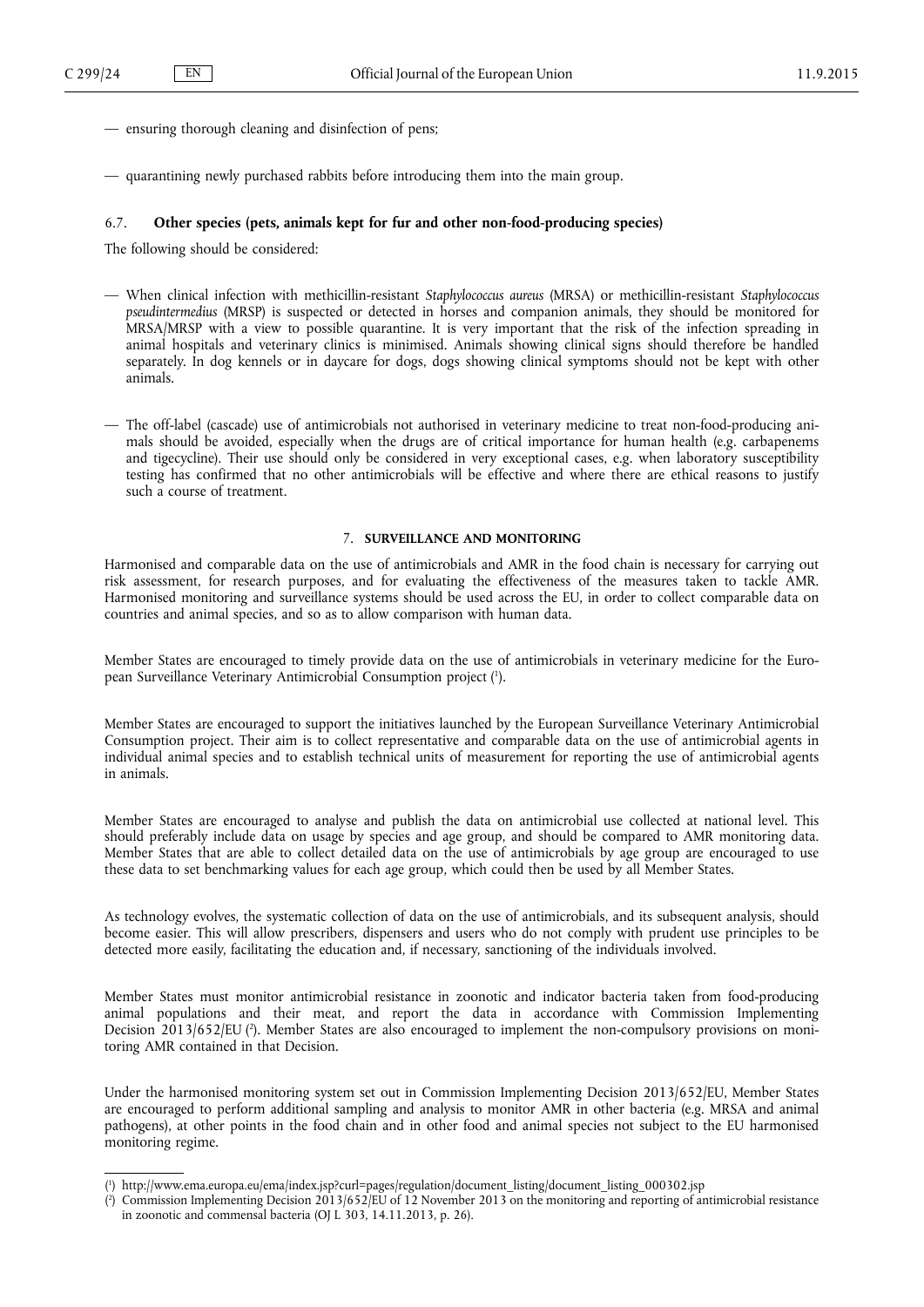# 8. **NATIONAL STRATEGIES**

<span id="page-18-0"></span>All Member States should develop and implement national strategies or action plans for tackling AMR. These strategies or action plans should have a holistic approach, and should cover all sectors and aspects of AMR (e.g. public health, animal health and welfare, food safety, consumer safety, the environment, research and non-therapeutic use of antimicrobials). They should involve the relevant competent authorities and all other parties concerned.

In addition to all elements addressed in these guidelines, when developing national strategies, the following aspects should also be taken into account:

- a) national animal production;
- b) the prevalence of foodborne pathogens and animal pathogens;
- c) the patterns of resistance observed in pathogens isolated during cases of infection in humans and animals, and in commensal organisms isolated during the screening of animals; and
- d) data on the current use of antimicrobials in both animals and humans.

Animal health and welfare and the availability of relevant authorised veterinary medicinal products should also be taken into account.

Several Member States already have national strategies in place. These may be useful to other Member States in providing information and examples of how to implement an AMR strategy.

National strategies should set out a comprehensive set of actions. They should cover at least the following areas: the monitoring and surveillance of AMR and antimicrobial use in both humans and animals, risk management measures, risk communication strategies, guidelines on prudent use, treatment and husbandry management, education and training and research.

National control programmes or strategies could include targets or appropriate indicators for monitoring progress and assessing the effectiveness of measures taken. Care should be taken to ensure that targets for reducing the use of antimicrobials do not result in inadequate prescribing practices which may have an effect on animal health, and/or on the development of AMR (e.g. under-dosing and the use of broad-spectrum antimicrobials).

Preventing diseases is, in the first instance, the best way to reduce the need for antimicrobials. Member States are therefore recommended to focus their AMR strategy primarily on species that are commonly treated with mass or group medication (pigs, poultry, veal calves and rabbits), but not to the exclusion of other food-producing and non-food-producing species.

Further risk-based targeting could be considered in a national strategy. For example, some Member States have introduced strict provisions on specific antimicrobials included in the World Health Organisation's list of critically important antimicrobials, for example on the use of third- and fourth-generation cephalosporins and/or fluoroquinolones.

The following are some examples of measures (as discussed in the preceding chapters) that could be included in a national strategy:

- applying the 'One Health' perspective by means of a joint action plan developed by the authorities responsible for food, agriculture, environment, human health and animal health;
- monitoring the use of antimicrobials, overall and by species and/or farm; introducing systems for registering and identifying herds and flocks to facilitate monitoring;
- setting up an integrated surveillance system (for the human, food and veterinary sectors) to monitor AMR in selected bacteria; developing databases for storing the results of this monitoring;
- setting targets for reducing use of antimicrobials, in accordance with the 'One Health' perspective;